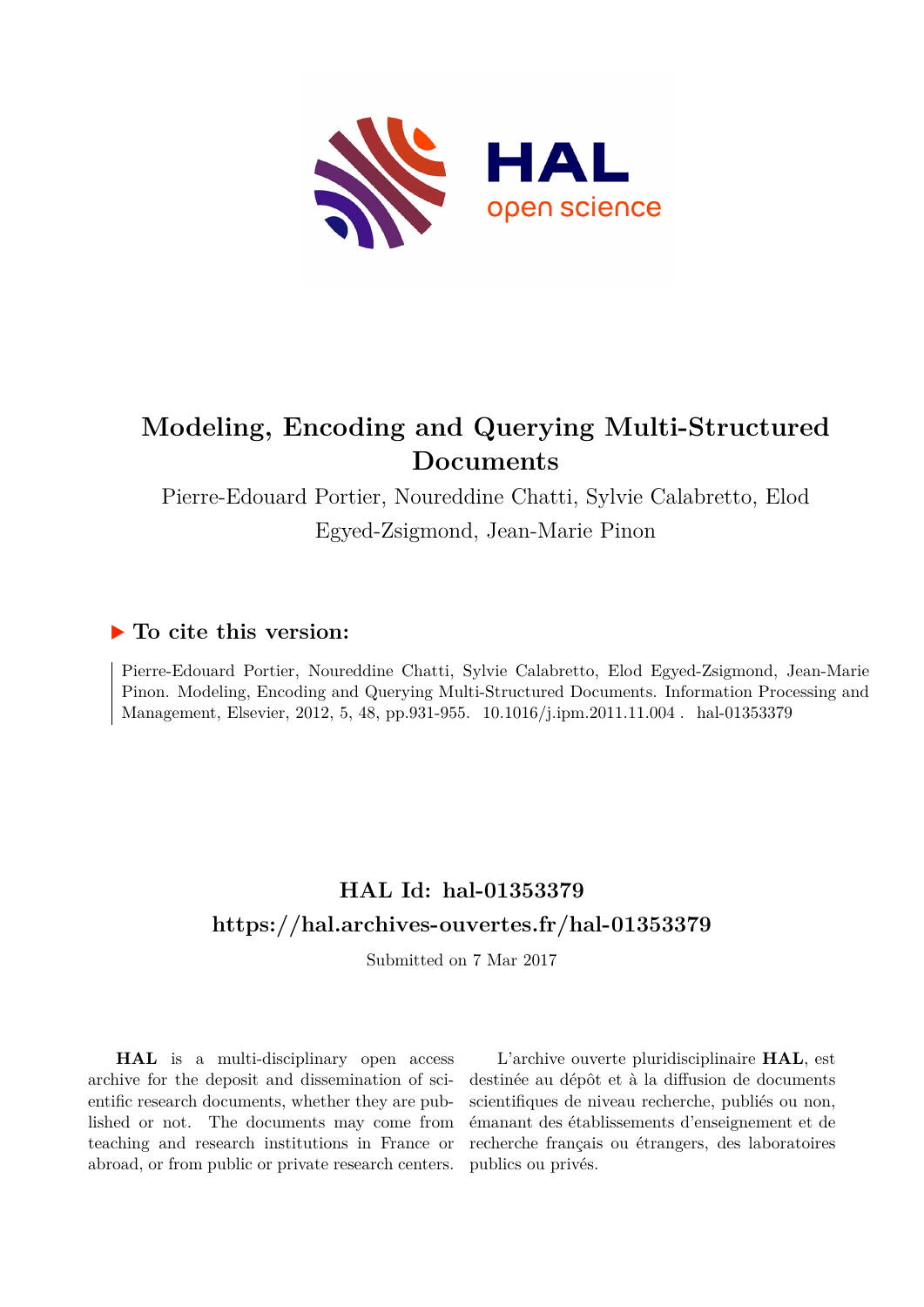# MODELING, ENCODING AND QUERYING MULTI-STRUCTURED **DOCUMENTS**

Pierre-Édouard Portier, Noureddine Chatti, Sylvie Calabretto, Elöd Egyed-Zsigmond and Jean-Marie Pinon Université de Lyon LIRIS UMR 5205 – INSA LYON 7, avenue Jean Capelle 69621 Villeurbanne Cedex, France

#### **ABSTRACT**

THE ISSUE OF MULTI-STRUCTURED DOCUMENTS BECAME PROMINENT WITH THE EMERGENCE OF THE DIGITAL HUMANITIES FIELD OF PRACTICES. MANY DISTINCT STRUCTURES MAY BE DEFINED SIMULTANEOUSLY ON THE SAME ORIGINAL CONTENT FOR MATCHING DIFFERENT DOCUMENTARY TASKS. FOR EXAMPLE, A DOCUMENT MAY HAVE BOTH A STRUCTURE FOR THE LOGICAL ORGANIZATION OF CONTENT (LOGICAL STRUCTURE), AND A STRUCTURE EXPRESSING A SET OF CONTENT FORMATTING RULES (PHYSICAL STRUCTURE). IN THIS PAPER, WE PRESENT MSDM, A GENERIC MODEL FOR MULTI-STRUCTURED DOCUMENTS, IN WHICH SEVERAL IMPORTANT FEATURES ARE ESTABLISHED. WE ALSO ADDRESS THE PROBLEM OF EFFICIENTLY ENCODING MULTI-STRUCTURED DOCUMENTS BY INTRODUCING MULTIX, A NEW XML FORMALISM BASED ON THE MSDM MODEL. FINALLY, WE PROPOSE A LIBRARY OF XQUERY FUNCTIONS FOR QUERYING MULTIX DOCUMENTS. WE WILL ILLUSTRATE ALL THE CONTRIBUTIONS WITH A USE CASE BASED ON A FRAGMENT OF AN OLD MANUSCRIPT.

#### **Keywords**

Multi-structured document; XML; MultiX; Multi-structured Document Querying; XQuery

## 1 INTRODUCTION

## 1.1 DOCUMENT STRUCTURING

Document structuring is used in many applications such as document exchange, integration and information retrieval. Several types of structures (physical, logical, semantic …) (Nanard & Nanard, 1995) (Poullet, Pinon, & Calabretto, 1997) have been defined for several specific uses. Moreover, a document can actually be a vehicle for various media types that can themselves introduce other structural layers (such as the temporal dimension of an audio track).

A single document can be used in many contexts. Thus, its content might be presented through many structures. In this case, the structures are said concurrent or parallel, since they share the same content. Humanities provide numerous instances of such structures. For example, the study of medieval manuscripts often implies the creation of concurrent hierarchical structures. First, we can consider a ubiquitous and trivial case of overlapping: the physical book-structure of a manuscript (a sequence of pages, columns, lines, etc.) and its syntactical structure (a sequence of sentences, words, etc.). Less trivial would be a structure of the sequences of damaged characters. [Figure 1](#page-2-0) is an extract of such a medieval manuscript fragment with its transcription. It should be noted that damaged characters are overlapping with words and words are overlapping with lines. The emphasis on multi-structured documents comes with the possibility of formally encoding documentary structures with digital representations. The fact that we find numerous examples of multistructured documents in the TEI (Text Encoding Initiative) guidelines (TEI Consortium, 2011) should prove it. Among those examples, we can mention in verse drama, the structure of acts, scenes and speeches that often conflicts with the metrical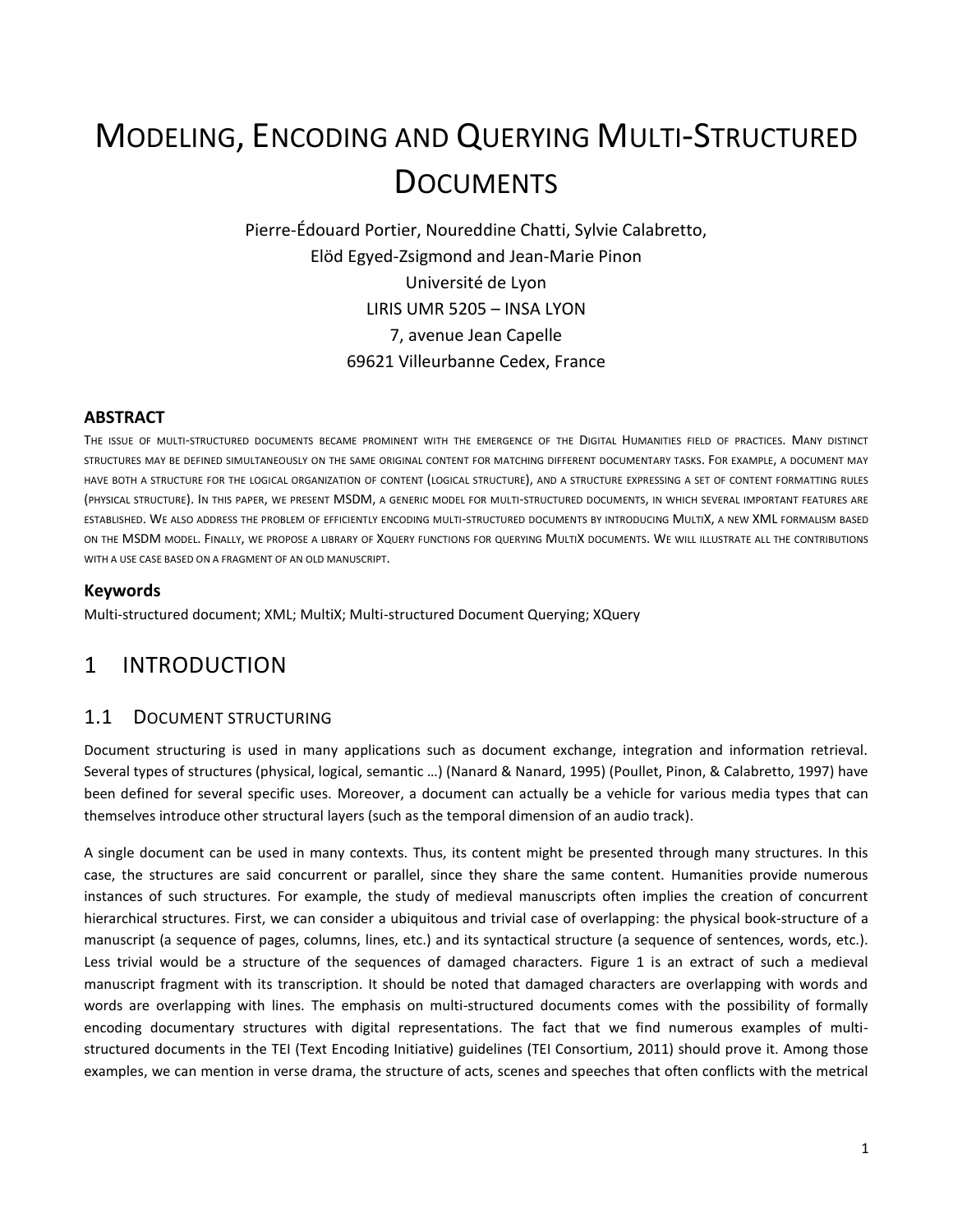structure. Indeed, poems often provide multiple concurrent structures. [Poem 1](#page-2-1) is an example of two stanzas from a poem by Lewis Carroll<sup>1</sup> with verses, speeches, and syntactic elements producing overlapping concurrent structures.

> **POEM 1 TWO STANZAS FROM THE HUNTING OF THE SNARK BY L. CARROLL** "What's the good of Mercator's North Poles and Equators, Tropics, Zones, and Meridian Lines?" So the Bellman would cry: and the crew would reply "They are merely conventional signs! "Other maps are such shapes, with their islands and capes! But we've got our brave Captain to thank:" (So the crew would protest) "that he's bought us the best— A perfect and absolute blank!"

<span id="page-2-1"></span>

hu bu me hæfst afrefredne æg ber ge mid binre smealican spræ ce, ge mid binre wynsumnesse bines

**FIGURE 1 A FRAGMENT OF AN OLD MANUSCRIPT AND ITS TRANSCRIPTION**

## <span id="page-2-0"></span>1.2 CONSTRUCTION OF MULTI-STRUCTURED DOCUMENTS

## 1.2.1 INTRODUCTION

The work presented here will deal with the central issue of encoding multi-structured documents. However, in order to make clear the advantages of our model over existing solutions, we now introduce the important but little-studied problem of the construction of multi-structured documents. Indeed, in a large majority of real life situations, documents are not *a priori* given but have to be constructed. Moreover this construction is in most cases the work of a team. Thus, it is to be expected that the partition of the annotations in a number of different structures comes from this collaborative work. In other words, the construction of multi-structured documents is a dynamic process. How do structures emerge? How to check on their coherence? … In order to tackle these important issues, we need an adequate encoding for multi-structured documents.

In a previous work (Portier & Calabretto, Creation and maintenance of multi-structured documents, 2009) (Portier & Calabretto, DINAH, a philological platform for the construction of multi-structured documents, 2010) we explicitly studied the construction of multi-structured documents. Although the formal representation we then used was based on RDF rather than XML, this previous work offers a well-adapted and non-trivial applicative context for the XML based model we now propose. Moreover it gives us the opportunity to motivate the key choices behind our proposition.

## 1.2.2 CONTEXT

 $\overline{a}$ 

We studied how multi-structured documents are constructed in a multi-users context composed of philologists. Our work is based on experience gained working with Humanities researchers building digital editions of large archives of (mainly handwritten) manuscripts from various epochs. Digital editing covers the whole editorial, scientific and critical process that

 $^1$  http://www.gutenberg.org/files/13/13-h/13-h.htm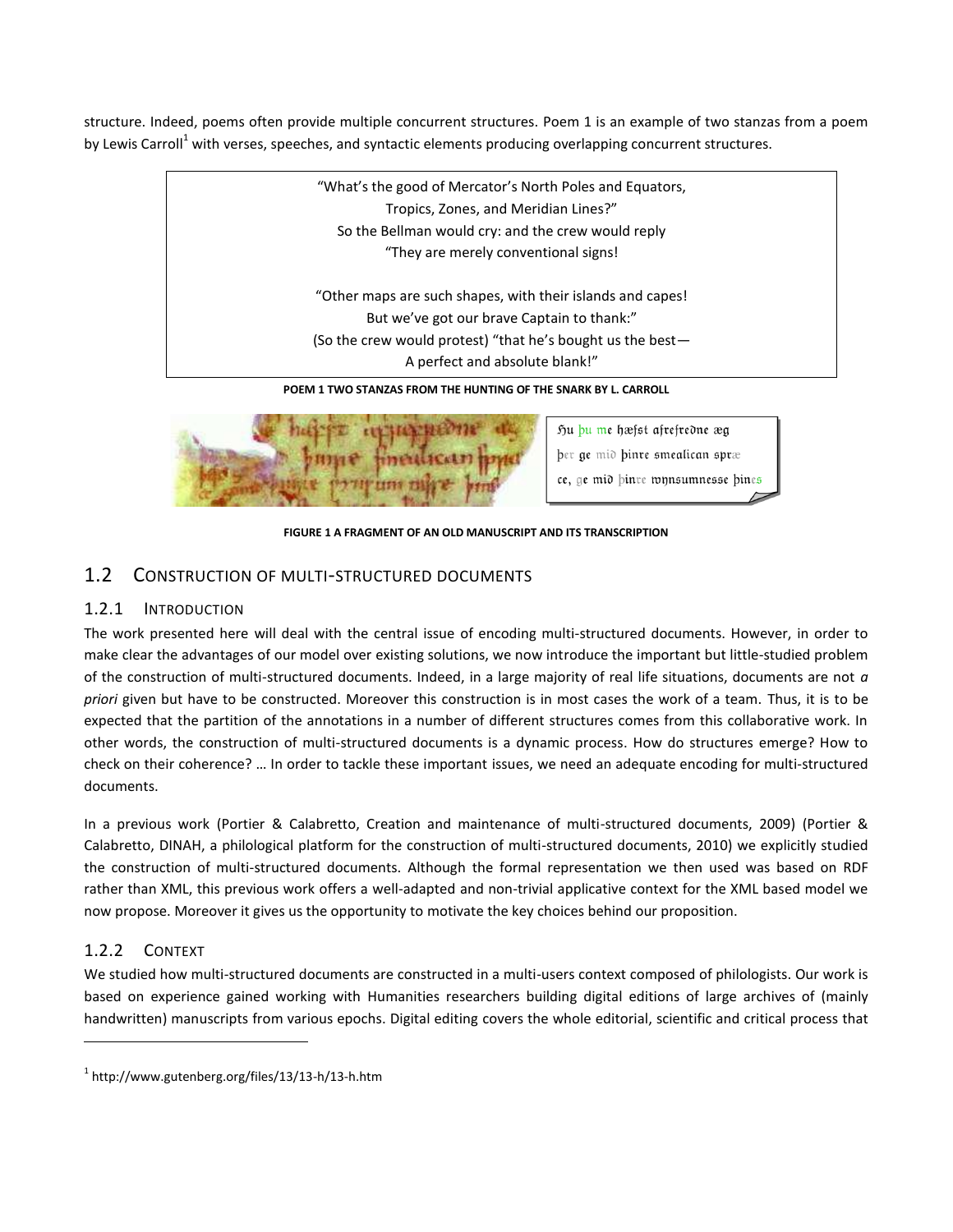leads to the publication of an electronic resource. In the case of manuscripts, editing mainly consists in the transcription and critical analysis of digital facsimiles, that is to say, the creation of a textual document associated with the images of a handwritten manuscript. We discovered that multi-structured documents construction was at the heart of their work. Indeed, they need to let coexist a multiplicity of structures in order to access a document according to many interpretations. Thus, we proposed a methodology promoting the emergence of multiple structures in a multi-users context.

### 1.2.3 SCENARIO

This study gave us a lot of scenarios similar to the following: a philologist finds a consistent subset about medicinal plants in a stack of pages of consequent size. He creates a new collection from this subset. He creates an association named "mainSubject" between this collection and the topic "Medicine". He starts to transcribe the collection and annotates some intervals of the text with terms such as "quotation", "prescription", etc. Later, he may discover that this collection is in fact a preparatory work for another piece of the archive. He then creates an association named "preparationFor" between the two collections. Etc.

How is it that, for example, a user chooses to place the term "citationTitle" within a structure named "Citations" while he affects the term "line" to the "Physical" structure? This kind of question brought us to define a methodology for the construction of multi-structured documents.

## 1.2.4 METHODOLOGY

First of all, we only consider content addressable by concrete intervals: characters intervals in a text, time intervals in an audio or video document. In order to offer some unity to the various structures emerging from the work of a group of users, we introduce an *a priori* rule: a structure must form a hierarchy. In other words, the annotated intervals of a structure should never overlap. By dynamically checking the validity of this rule we managed to ease the collaborative construction of multi-structured documents. We should now briefly illustrate this idea with the previous example of an old manuscript (see [Figure 1\)](#page-2-0).

We assume that the researchers made use of annotation terms such as: "line", "w" (for word) and "dmg" (for damaged characters). The transcription process continues until a word is overlapping with two lines (see strong & dashed lines of [Figure 2\)](#page-4-0).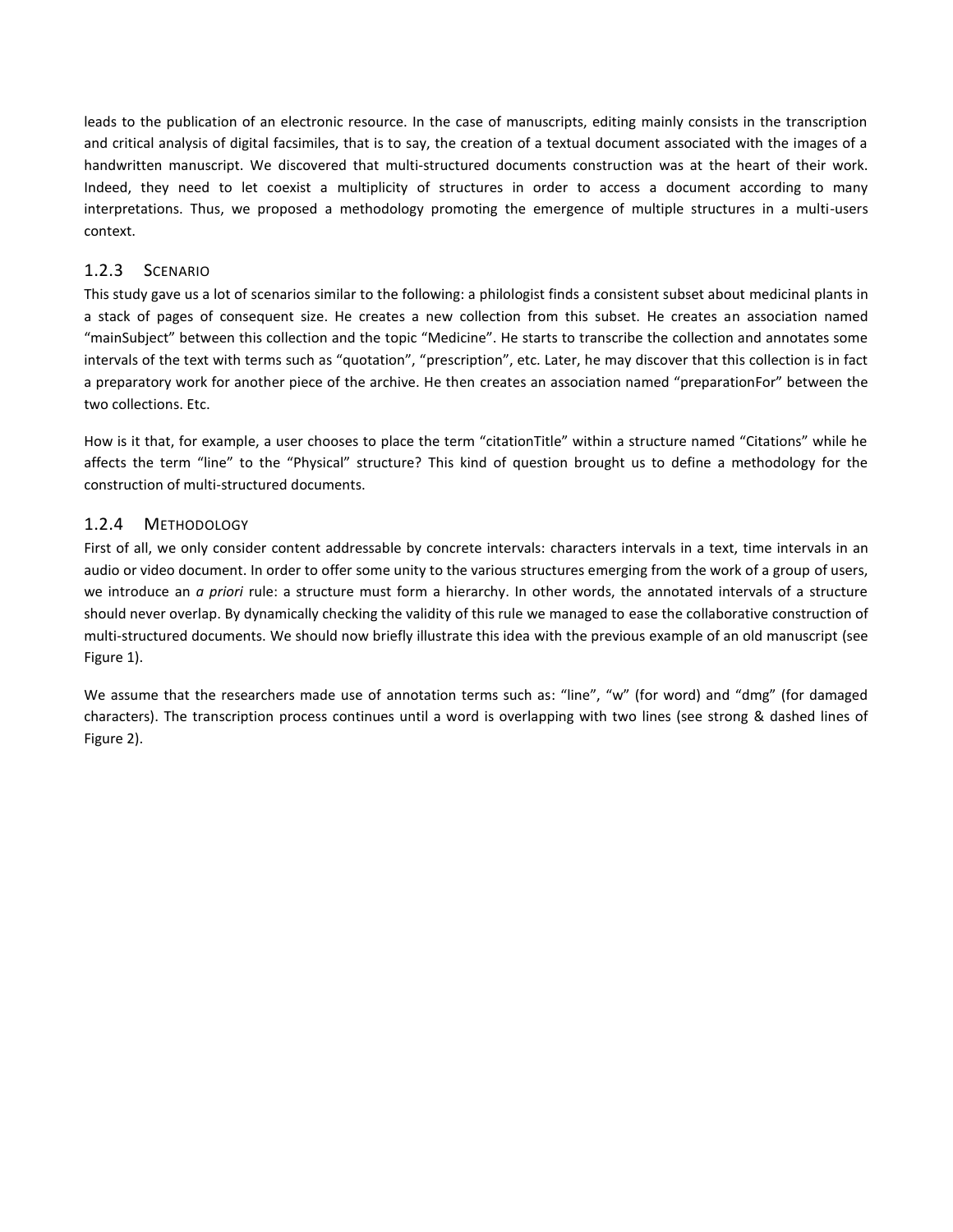

<span id="page-4-0"></span>**FIGURE 2 METHODOLOGY FOR THE CONSTRUCTION OF MULTI-STRUCTURED DOCUMENTS: RESTRUCTURING IS NECESSARY SINCE A WORD IS OVERLAPPING WITH TWO LINES**

The user will then be alerted about an incompatibility between the terms "line" and "w". Therefore the user is advised to re-organize the structures. The result of this operation might me similar to the one illustrated by [Figure 3.](#page-5-0)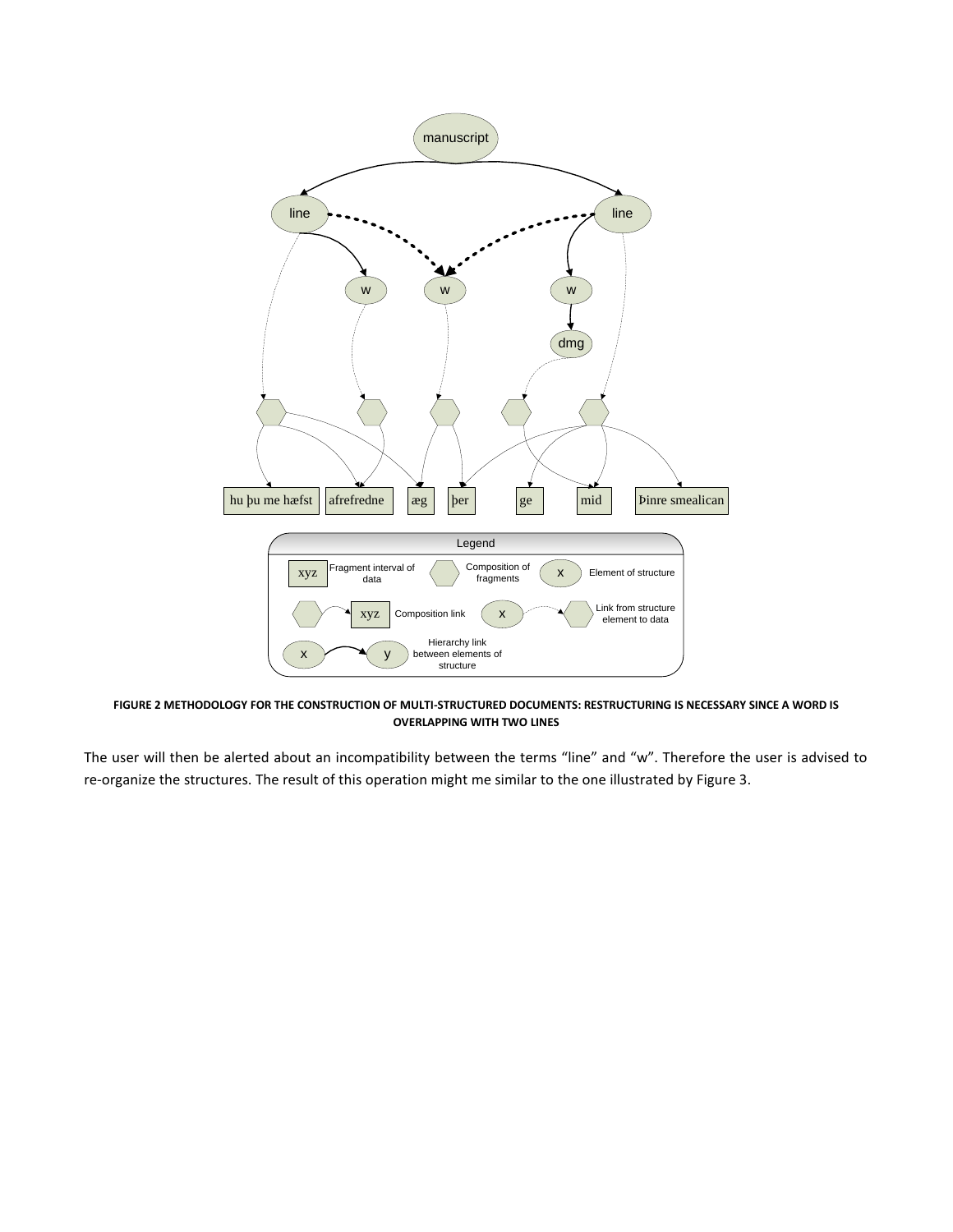

<span id="page-5-0"></span>**FIGURE 3 METHODOLOGY FOR THE CONSTRUCTION OF MULTI-STRUCTURED DOCUMENTS: A USER HAS DEFINED THREE NEW STRUCTURES (SYNTACTICAL, PHYSICAL AND DAMAGED)**

### <span id="page-5-1"></span>1.2.5 CONCLUSION

Finally, this strategy for the management of multi-structured documents promotes the construction of a multiplicity of structures that should reflect the perspectives adopted by the users working on a documentary archive. Each user has the liberty to create new structures. Moreover, when overlapping structures are detected, users are encouraged to solve the problem by introducing a new structure.

From this specific applicative aspect of multi-structured documents construction, we can infer some requirements for the encoding of such documents. In particular, the fragmentation approach appears to be a key feature. First of all, as we can learn from the multi-structured documents examples given by the TEI, in a large majority of cases, structures are sharing fragments of the raw content. Also, and we are inclined to stress this point, some of the non-trivial applications of multistructured documents seem to rely on a dynamic, and often collaborative, manipulation of documentary fragments. Indeed, multiple structures often appear when users are carrying out highly interpretative tasks that require a fine-grained analysis of the primary content. In these circumstances, the fragmentation is an all-pervasive operation that should be made as straightforward as possible: a structure should be able to combine any subset of fragments independently from other structures.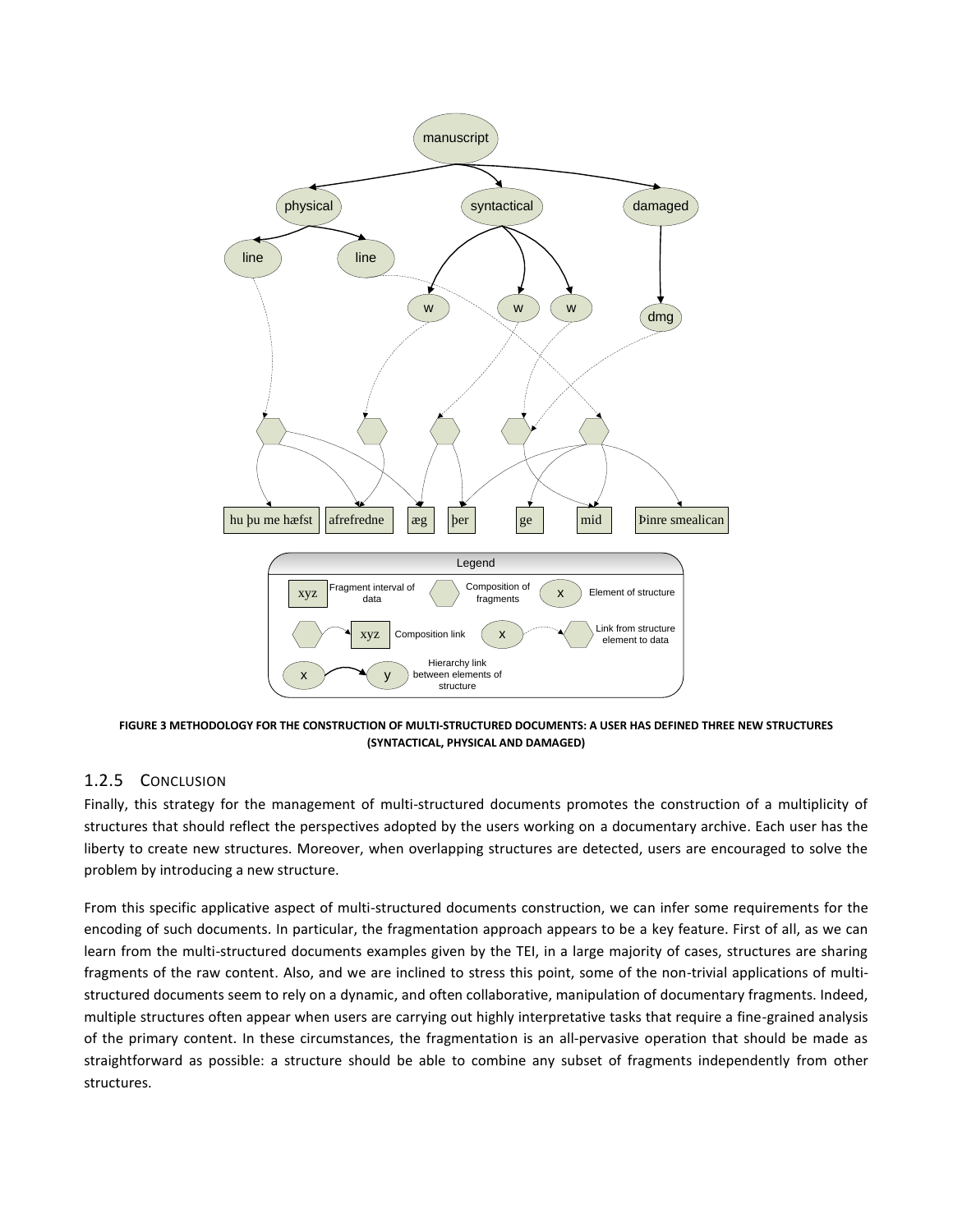## 1.3 AGENDA

We have proposed (Chatti, Kaouk, Calabretto, & Pinon, 2007) a generic model called MSDM (Multi-Structured Document Model), in which we define the notion of a multi-structured document. In this paper we deal with the multi-structured documents encoding issue. Encoding (i.e. making explicit an interpretation of a text) is very often achieved through using markup languages (i.e. sets of markup encoding conventions). Therefore, XML as a metalanguage for the description of markup languages is the tool of choice for many document centric projects. Often, parallel structures are encoded separately in distributed XML files. Encoding these structures in separate files has many disadvantages, such as content redundancy and breaking interdependency. This kind of solution introduces significant document management problems.

To address these problems, it may be interesting to encode all structures in a single XML document (one file for all concurrent structures), by superimposing them to avoid content redundancy. As a matter of fact, it is very difficult to encode concurrent structures in a single XML file. Usually the overlapping problem makes it impossible to get a well formed XML document. XML is based on a tree model (and therefore elements cannot overlap). In this paper, we propose a new formalism called MultiX, which allows the efficient encoding of multi-structured documents. MultiX, which uses an XML syntax, is based on the MSDM model.

After a survey of related works (section [2\)](#page-6-0), we present, in section [3,](#page-20-0) a formal description of the MSDM model and illustrate it with the previous example of a manuscript document. This same example will be used in section [4](#page-25-0) to illustrate the MultiX formalism. Section [5](#page-29-0) will be dedicated to the multi-structured document querying issue.

## <span id="page-6-0"></span>2 RELATED WORKS

## 2.1 INTRODUCTION

The problem of encoding concurrent structures has attracted much attention. Several approaches have been proposed to deal with this problem. We classify the main approaches into two categories. The first one contains the very first works on the representation of several hierarchical structures inside a same text; these solutions are often exclusively syntactical. The second category includes works grounded on well-defined formal models. In a previous survey, (Calabretto, Bruno, & Murisaco, 2007) was referring to three categories making a distinction between "XML-compatible" models and the others. We choose to consider XML-compatibility as one of the dimensions against which the models will be studied.

## <span id="page-6-1"></span>2.2 DIMENSIONS RETAINED FOR THE ANALYSIS

We analyze each solution against six dimensions:

*Data model*: On what kind of model is the solution based? Is it a tree, a graph, something else?

We should see that in most cases the solutions will be based on a tree, a set of trees or a generic graph. However, a few of them will use more exotic models. Moreover, there are the syntactical only solutions with no clearly defined data model. We consider the presence of a well-defined formal model as a most important feature. It is a quality criterion ensuring the continued evolution of the solution. Also, most of the time, this dimension will not be independent from others. Indeed, it can affect the query mechanisms, the possibility to update a multi-structured document, etc.

*XML-compatibility*: Is the solution compatible with the XML formalism?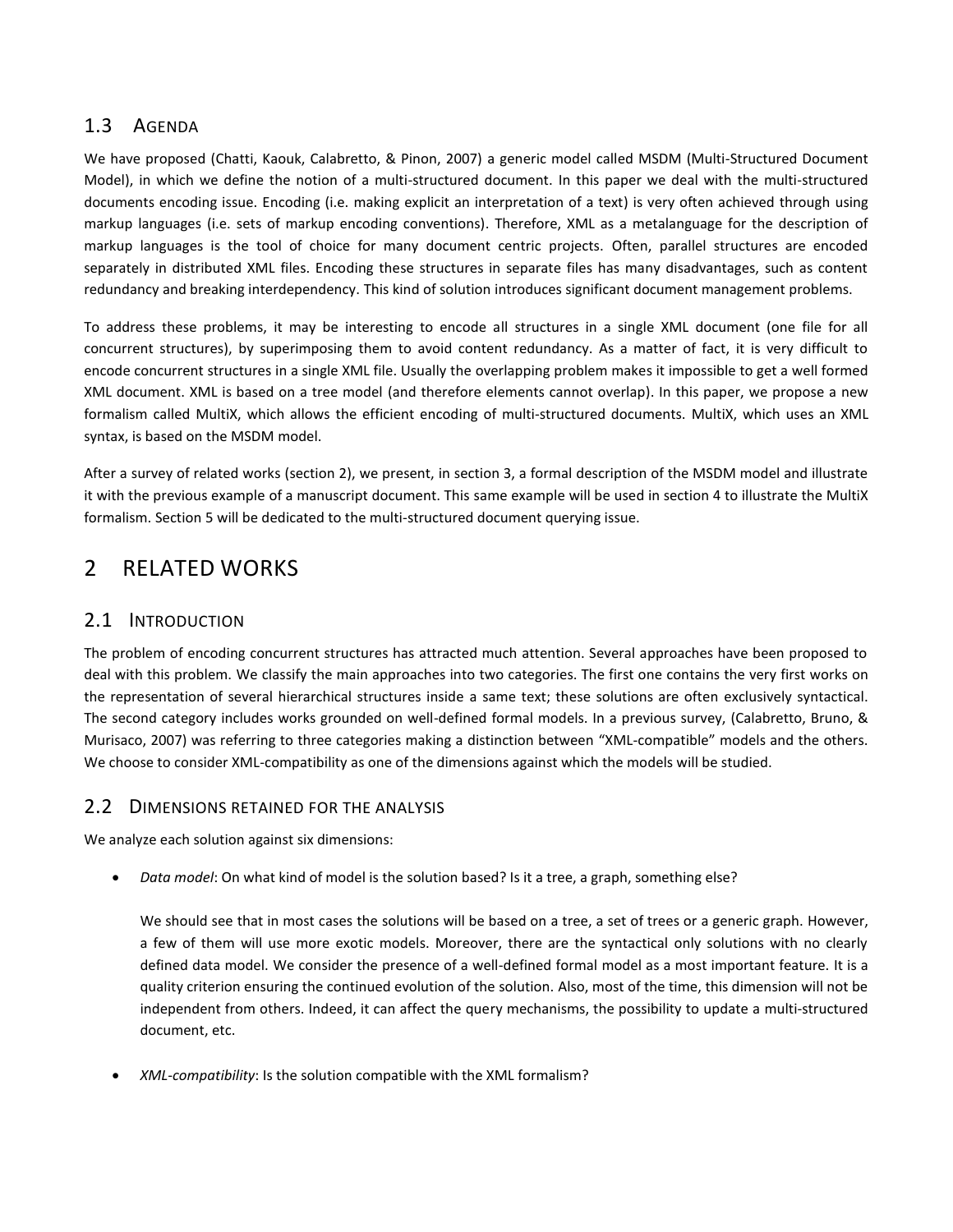XML is nowadays the *de facto* standard for the representation of electronic documents. Among other things, the formalism is associated with numerous standard and efficient tools for processing documents: XSLT, XPath, XQuery, etc. Thus, XML-compatibility is essential. A solution doesn't achieve XML-compatibility by merely managing XML files but by allowing a straightforward use of the aforementioned tools. Regarding this last point, different approaches are encountered. Some of them modify the XML model itself; some modify the XPath or XQuery specification while others manage not to alter the XML core. We incline toward this last category since we consider solutions modifying the core of the XML model unsustainable compared to solutions taking advantage of the "galaxy" of XML tools with light, nonintrusive, approaches.

*Master structure*: Does the solution rely on a master structure or are all the structures on a same level?

As we shall see, the solutions can be divided in two main categories with respect to how they manage overlapping of elements. Firstly, there are the solutions that build the documents around a main or master structure with all the remaining structures being defined in relation to it. Secondly, there are also solutions that give no privilege to any structure. For the later, as far as the model is concerned, all the structures are equal. As we have tried to show in the introduction, non-trivial use of multi-structured documents tend to call for such an *a priori* equality of structures. Thus, we favor this last category of solutions.

*Queries*: Does the solution come with adapted query mechanisms?

With no doubt, the possibility to make complex queries is one of the most useful features of electronic documents. Multi-structured documents, particularly when they cause some overlapping of structure elements, often ask for subtle queries that couldn't be performed with the existing query engines. Thus, good solutions will come with new query functions and take into account the overlapping situations.

*Updates*: Once a multi-structured document exists, how can it be modified?

Because of the complexity of managing multiple structures for a same document, some solutions will not provide any easy way to modify an existing multi-structured document. Due to the kind of use cases aforementioned in the introduction, we give great importance to the possibility of building documents and so we rank higher the solutions allowing the modification of existing multi-structured documents.

*Performance / Implementation*: Is there an implementation? How efficient is it?

Finally, due to the very practical aspect of multi-structured documents and the urgent need to provide effective solutions for their management, we will consider the performance issue of the existing implementations.

## 2.3 SYNOPTIC VIEW OF THE SOLUTIONS

Th[e Table 1](#page-8-0) is a summary of the works being evaluated in the following parts of this survey section.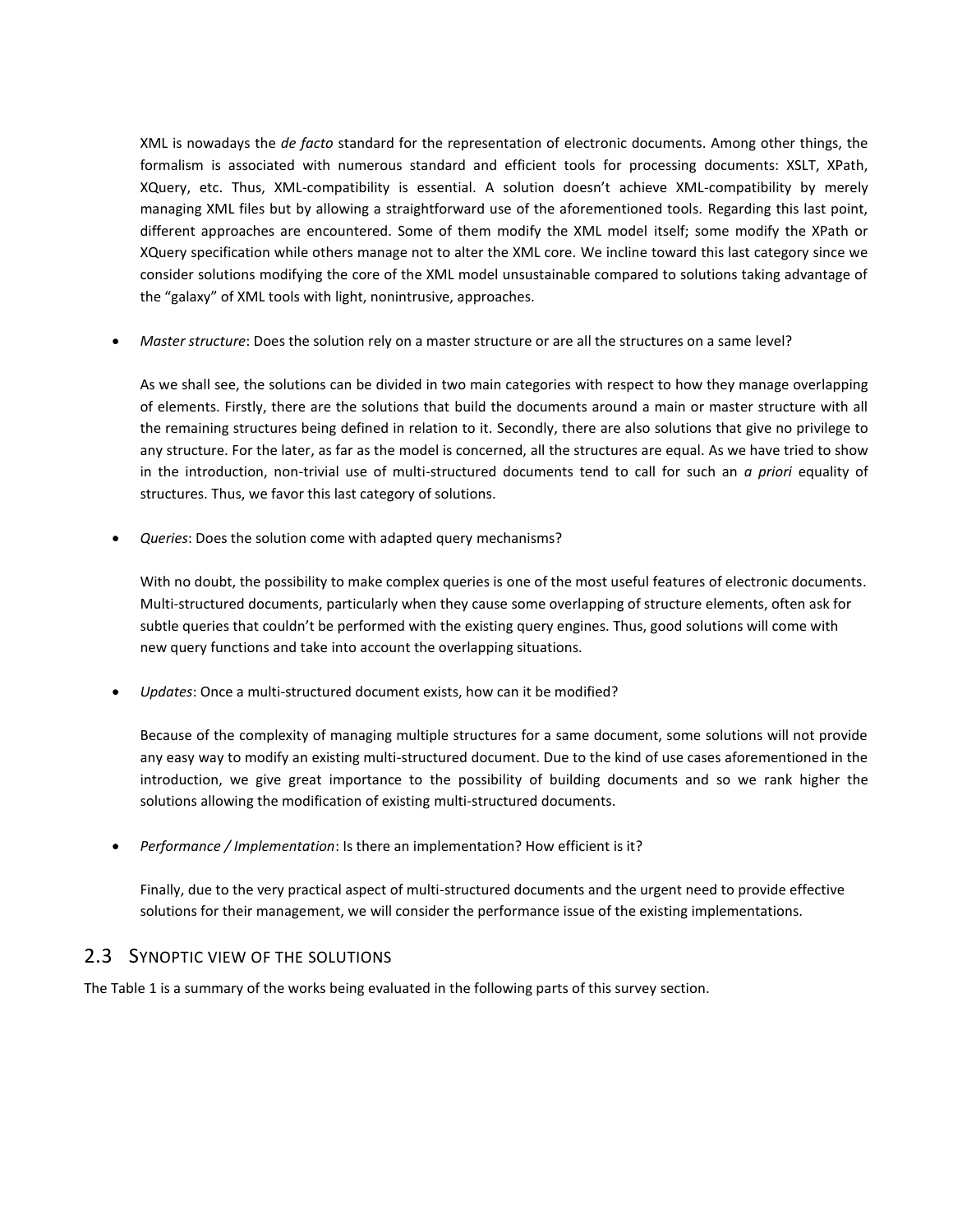<span id="page-8-0"></span>

| <b>Solution</b>          |                     | Data model                                                         | XML-<br>compatibility                                                                                                                                                  | <b>Master</b><br>structure              | <b>Queries</b>                                 | <b>Updates</b>                               | Implementation                               |
|--------------------------|---------------------|--------------------------------------------------------------------|------------------------------------------------------------------------------------------------------------------------------------------------------------------------|-----------------------------------------|------------------------------------------------|----------------------------------------------|----------------------------------------------|
| <b>CONCUR</b>            |                     | Syntactical<br>only<br>solution, no<br>model.                      | SGML<br>option.                                                                                                                                                        | The structures<br>are<br>independent.   | No                                             | Easy, since<br>there is<br>only one<br>file. | None                                         |
| <b>TEI</b><br>guidelines | redundancy          | No model is<br>provided.<br>These are<br>syntactical<br>solutions. | XPath and<br>XQuery can't<br>be used                                                                                                                                   | No                                      |                                                | No!                                          |                                              |
|                          | Empty<br>elem.      |                                                                    |                                                                                                                                                                        |                                         | <b>Standard XML</b><br>tools are not<br>usable | Not too<br>difficult but<br>no tools         | No needs. They<br>are syntactical            |
|                          | Virtual<br>elem.    |                                                                    |                                                                                                                                                                        |                                         |                                                | exist for<br>automating<br>this<br>process.  | only solutions.                              |
|                          | Stand-off<br>markup |                                                                    | No generic<br>parsing tool<br>implements<br>XInclude<br>with third-<br>party<br><b>XPointers</b><br>schemes.<br>Therefore,<br>this solution<br>is not fully<br>usable. | Yes                                     | Only in theory                                 | Only in<br>theory                            | No suitable<br>implementation<br>of XInclude |
| MECS / TexMECS           |                     | A new<br>language<br>with a<br>grammar<br>that allows<br>overlaps  | No. A<br>hierarchical<br>TexMECS<br>document is<br>isomorphic<br>to an XML<br>document.                                                                                | No. The<br>structures are<br>all equal. | $\mathsf{No}$                                  | Yes, since<br>only one<br>document.          | Parsers have<br>been<br>implemented.         |

#### **TABLE 1 SUMMARY OF THE EVALUATION OF RELATED WORKS**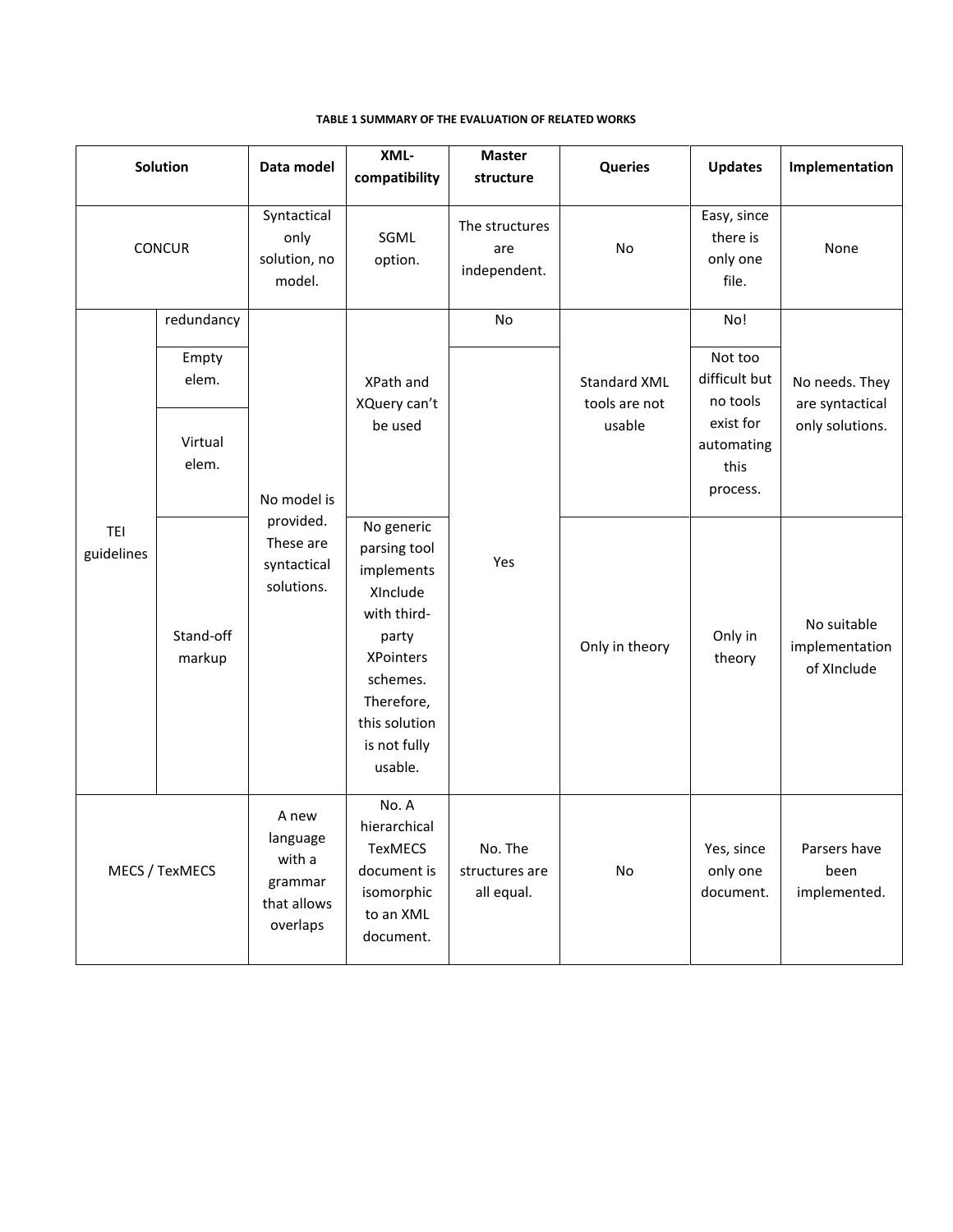| LMNL                      | A new<br>language<br>based on a<br>notion of<br>layers with<br>overlapping<br>and<br>recursive<br>annotations. | XML syntax is<br>provided (it<br>relies on<br>empty<br>elements).<br>The use of<br>standard<br>XML tools<br>becomes<br>difficult.                  | No master<br>structure.                                                                        | No specialized<br>query<br>mechanism.                                                              | Yes, since<br>only one<br>document.                                                                | A toy parser has<br>been<br>implemented<br>and some XSLT<br>style sheets to<br>deal with the<br>XML syntax. |
|---------------------------|----------------------------------------------------------------------------------------------------------------|----------------------------------------------------------------------------------------------------------------------------------------------------|------------------------------------------------------------------------------------------------|----------------------------------------------------------------------------------------------------|----------------------------------------------------------------------------------------------------|-------------------------------------------------------------------------------------------------------------|
| MuLaX                     | Modification<br>of the XML<br>core model                                                                       | An mlx<br>document is<br>not<br>compatible<br>with XML,<br>but there can<br>be a<br>projection of<br>each<br>structure<br>into an XML<br>document. | As for<br>CONCUR, the<br>structures are<br>independent.                                        | No                                                                                                 | Yes, since<br>only one<br>document.                                                                | Yes + there is an<br>editor for mlx<br>documents<br>written as an<br>extension for<br>the Eclipse IDE       |
| <b>Annotations Graphs</b> | Native<br>graph model                                                                                          | No                                                                                                                                                 | No master<br>structure but a<br>decomposition<br>of the content<br>in elementary<br>fragments. | XPath extensions<br>have been<br>proposed for the<br>XML serialization<br>of Annotation<br>Graphs. | Since<br>structures<br>and data<br>share a<br>same<br>graph,<br>updates<br>are easy to<br>perform. | The<br>implementation<br>focuses on<br>linguistic<br>applications                                           |
| RDFTef                    | RDF graph<br>model                                                                                             | The standard<br>XML tools<br>can't be<br>used.                                                                                                     | No master<br>structure.                                                                        | Specialized<br><b>SPARQL functions</b><br>can manage<br>overlapping.                               | Yes, same<br>reason as<br>above.                                                                   | Only a "toy"<br>experiment.                                                                                 |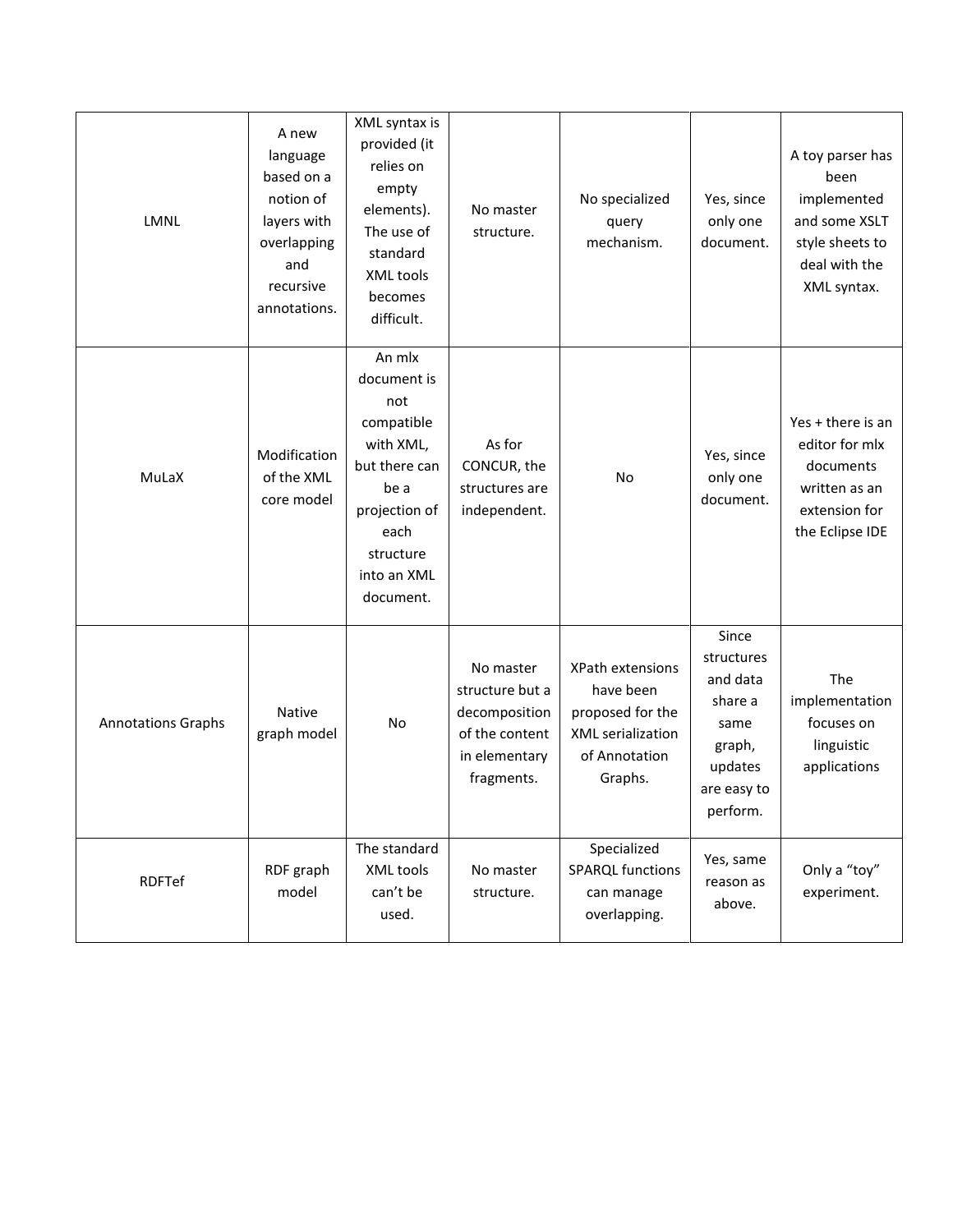| <b>EARMARK</b>     | RDF graph<br>model. It is<br>more of a<br>meta-model<br>in which<br>most of the<br>models in<br>this table<br>could be<br>expressed. | No                                                                                                                         | No master<br>structure.                                                                | SPARQL can be<br>used quite<br>straightforwardly.                                | Yes, same<br>as above.                                                                                                                 | Standard<br>Semantic Web<br>tools are used<br>for the<br>implementation<br>(Pellet, etc.)         |
|--------------------|--------------------------------------------------------------------------------------------------------------------------------------|----------------------------------------------------------------------------------------------------------------------------|----------------------------------------------------------------------------------------|----------------------------------------------------------------------------------|----------------------------------------------------------------------------------------------------------------------------------------|---------------------------------------------------------------------------------------------------|
| GODDAG             | Same as<br>above.                                                                                                                    | Yes, by way<br>of a<br>modification<br>of the DOM.                                                                         | Same as<br>above.                                                                      | By way of new<br>XPath axes.                                                     | Updates<br>are not<br>considered<br>but<br>individual<br>structures<br>can be<br>extracted /<br>integrated<br>from $/$ to a<br>GODDAG. | Same as above.                                                                                    |
| <b>MCT</b>         | Same as<br>above.                                                                                                                    | Yes, at the<br>cost of an<br>extension to<br>the core<br>model of<br>XQuery.                                               | Yes, there is<br>one master<br>structure<br>around which<br>the others are<br>defined. | Yes: with a new<br>XPath step one<br>can choose the<br>color for an XML<br>node. | It might be<br>possible to<br>use<br>XUpdate<br>with<br>the<br>new XPath<br>step.                                                      | An extension to<br>the Timber XML<br>DB.                                                          |
| <b>Delay Nodes</b> | Add a new<br>kind of node<br>to the core<br>XML model.                                                                               | Provided the<br>extension of<br>the model,<br>delay nodes<br>documents<br>can be<br>processed by<br>standard<br>XML tools. | Same as<br>above.                                                                      | XPath and<br>XQuery can be<br>used with some<br>restrictions.                    | No,<br>updating a<br>delay<br>nodes<br>document<br>is very<br>difficult.                                                               | As far as we<br>know, no<br>implementation<br>seems to be<br>actually<br>available on the<br>Web. |
| <b>MSXD</b>        | Same as<br>above.                                                                                                                    | Yes, with<br>some XQuery<br>functions.                                                                                     | No, all<br>structures are<br>equal.                                                    | By way of new<br>XQuery functions.                                               | Updates<br>are not<br>considered.                                                                                                      | A prototype has<br>been<br>implemented.                                                           |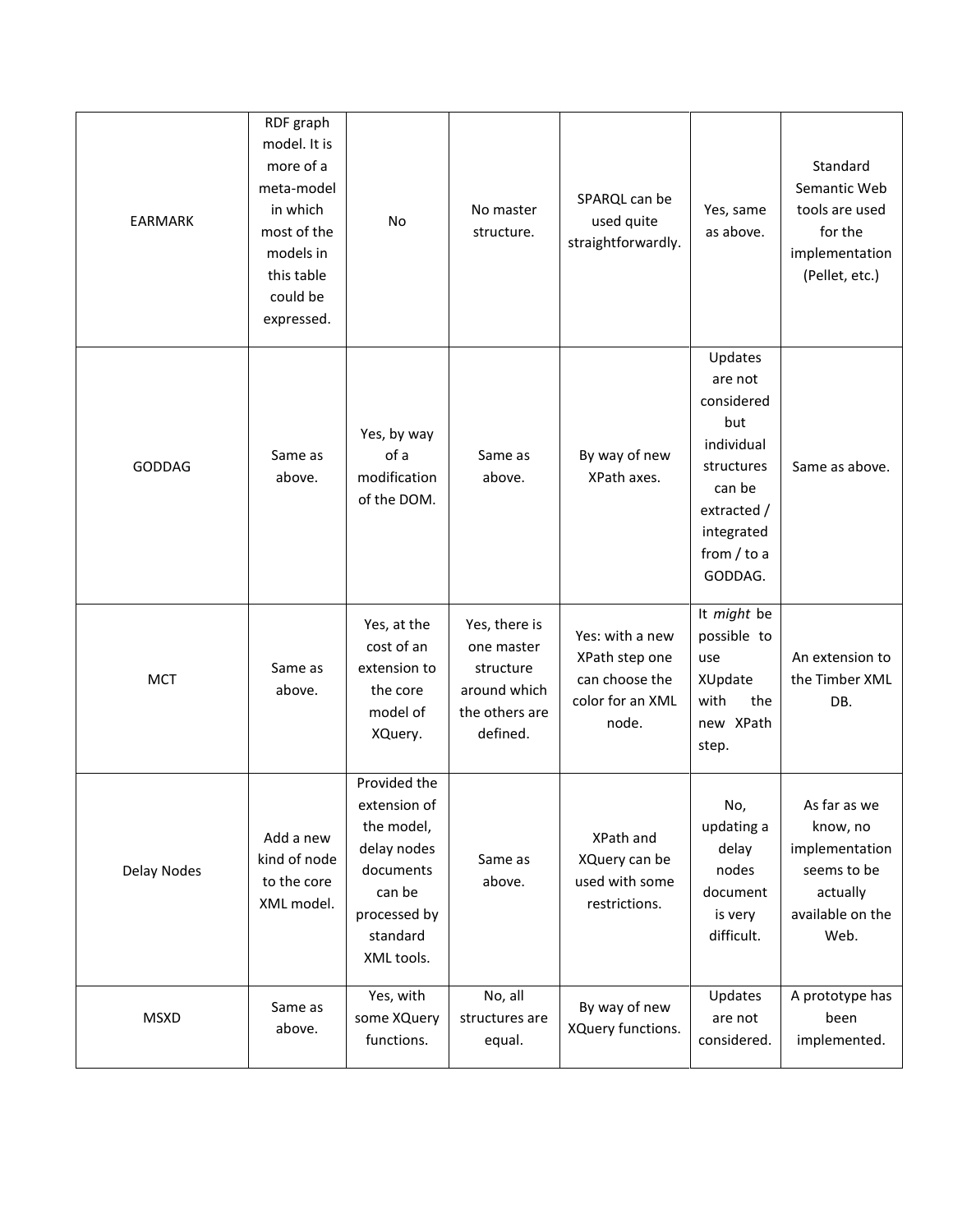| MonetDB       | Multiple<br>rooted<br>trees. | Yes, since it<br>is an<br>extension of<br>an XML DB.  | All structures<br>are considered<br>equals. | Four new<br>optimized XPath<br>axes have been<br>added. | <b>Updates</b><br>are<br>difficult.<br>No<br>dedicated<br>tool<br>provided. | Very optimized<br>implementation<br>in the context of<br>an existing XML<br>DB.<br>(development<br>has been frozen<br>in march 2011). |
|---------------|------------------------------|-------------------------------------------------------|---------------------------------------------|---------------------------------------------------------|-----------------------------------------------------------------------------|---------------------------------------------------------------------------------------------------------------------------------------|
| MSDM / MultiX | Same as<br>above.            | Yes and it<br>only needs<br>some XQuery<br>functions. | Same as<br>above.                           | Thanks to a few<br>XQuery functions.                    | Yes, thanks<br>to a<br>specialized<br>parser.                               | The MXQ library<br>of XQuery<br>functions is<br>available on the<br>Web.                                                              |

## 2.4 HISTORICAL WORKS

## 2.4.1 CONCUR

CONCUR (ISO 8879, 1986) is an optional SGML feature with which one can define several parallel DTD for the same content. In such an SGML document, all structures share a single file. For each structure, the annotations are decorated with a specific prefix identifying a given DTD (see [Listing 1](#page-11-0) for an illustration of CONCUR with the manuscript example introduced above).

```
<!DOCTYPE S1 SYSTEM "dtds/physical.dtd">
<!DOCTYPE S2 SYSTEM "dtds/syntaxical.dtd">
\langle(S1)Lines>
<(S2)Words>
<(S1)Line><(S2)Word>hu</(S2)Word> <(S2)Word>þu</(S2)Word> <(S2)Word>me</(S2)Word> 
<(S2)Word>hæfst</(S2)Word> <(S2)Word>afrefredne</(S2)Word> <(S2)Word>æg</(S1)Line>
<(S1)Line>þer</(S2)Word> <(S2)Word>ge</(S2)Word> <(S2)Word>mid</(S2)Word> 
<(S2)Word>þinre</(S2)Word> <(S2)Word>smealican</(S2)Word> <(S2)Word>spræ</(S1)Line>
<(S1)Line>ce</(S2)Word>, <(S2)Word>ge</(S2)Word> <(S2)Word>mid</(S2)Word> 
<(S2)Word>þinre</(S2)Word> <(S2)Word>wynsumnesse</(S2)Word> <(S2)Word>þines</(S2)Word></(S1)Line>
\langle (S2)Words>
\langle/(S1)Lines>
```
#### **LISTING 1 CONCUR ILLUSTRATION**

<span id="page-11-0"></span>Meanwhile, relationships can't be established between the different structures. Moreover, as noted by (Hilbert, Witt, & Schonefeld, 2005), when two elements of different DTD are qualifying exactly the same region, the order of their "start" and "end" tags is irrelevant. Obviously, as an SGML option, CONCUR is not compatible with XML. Though, as we should see, there have been initiatives to adapt it to the XML world. We are not aware of any query mechanism for CONCUR. The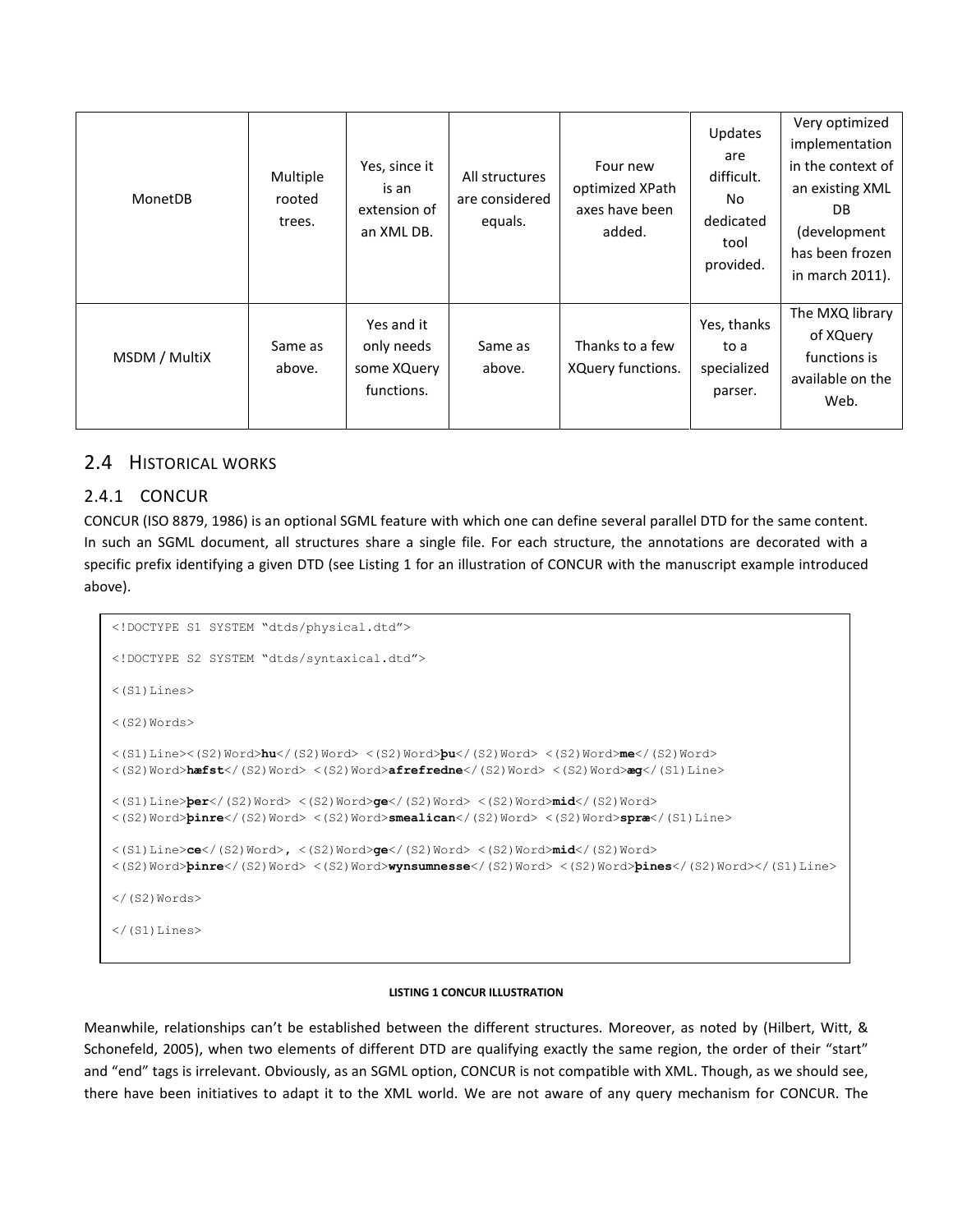document being unique, structures and data changes are easy. Finally, this solution has rarely been implemented and even Charles Goldfarb (as recalled in (Hilbert, Witt, & Schonefeld, 2005)), the main developer of the SGML standard, did not recommend its use.

## 2.4.2 TEI

The XML standard, although based on SGML, did not retained nor adapted the CONCUR modeling of multi-structured documents. However the needs were more than ever present. Thus, the XML version of the TEI (Text Encoding Initiative) guidelines offers several methods for the encoding of multiple hierarchies (TEI Consortium, 2011). These methods can be classified in four different categories : redundant encoding of information in multiple forms (C1) ; empty elements to delimit the boundaries of non-nesting structures (C2) ; breaking non-nesting elements into smaller elements linked by a 'reference' attribute (C3) ; stand-off markup approach that separates the content and the elements describing it (C4). These solutions are more like recipes than well-defined models.

With the first three categories of solutions, the standard XML tools (XPath, XQuery …) can't be used straightforwardly. It quickly becomes very difficult to express even simple queries. For the fourth solution, the guidelines advise us to use the XInclude<sup>2</sup> standard to establish the links between structures and content. However, the TEI also uses third-party XPointers schemes, and no generic parsing tools implement XInclude with support for such schemes (Bański, 2010).

For redundant encoding of information, there is obviously no master structure. For empty elements, and fragmentation, the elements of encoding that do not make use of the recipes can be said to belong to a master structure, and only this structure will be easy to work with (query, etc.). For stand-off markup, the structures will make reference to a decomposition of the content in elementary fragments and no master structure is as such required.

Moreover, since XPath and XQuery can't be used in a standard way, queries are either difficult or even impossible.

Updating facilities vary. For the first category (redundant encoding), updates are of course very costly. For categories C2 and C3, since the representations of the structures share a same file, updates are easy. For stand-off markup, no mechanism is provided to ease the updating process.

Finally, those solutions only consist of recipes and no implementation *per se* is provided. However, numerous projects seem to follow these recommendations for the representation of multi-structured documents when overlapping occurs ony rarely.

## 2.5 FORMAL MODELS

## 2.5.1 TEXMECS

To make up for the limits of existing markup languages, other studies have been carried out in order to define new syntaxes. MECS (Multi-Element Code System) made the overlapping of elements possible. TexMECS (Huitfeldt & Sperberg-McQueen, 2003) is a follow-up of MECS where complex structures can be defined with elements having many parents (see [Listing 2](#page-13-0) for an illustration of a TexMECS encoding of the manuscript example introduced above).

 $2$  www.w3.org/TR/xinclude/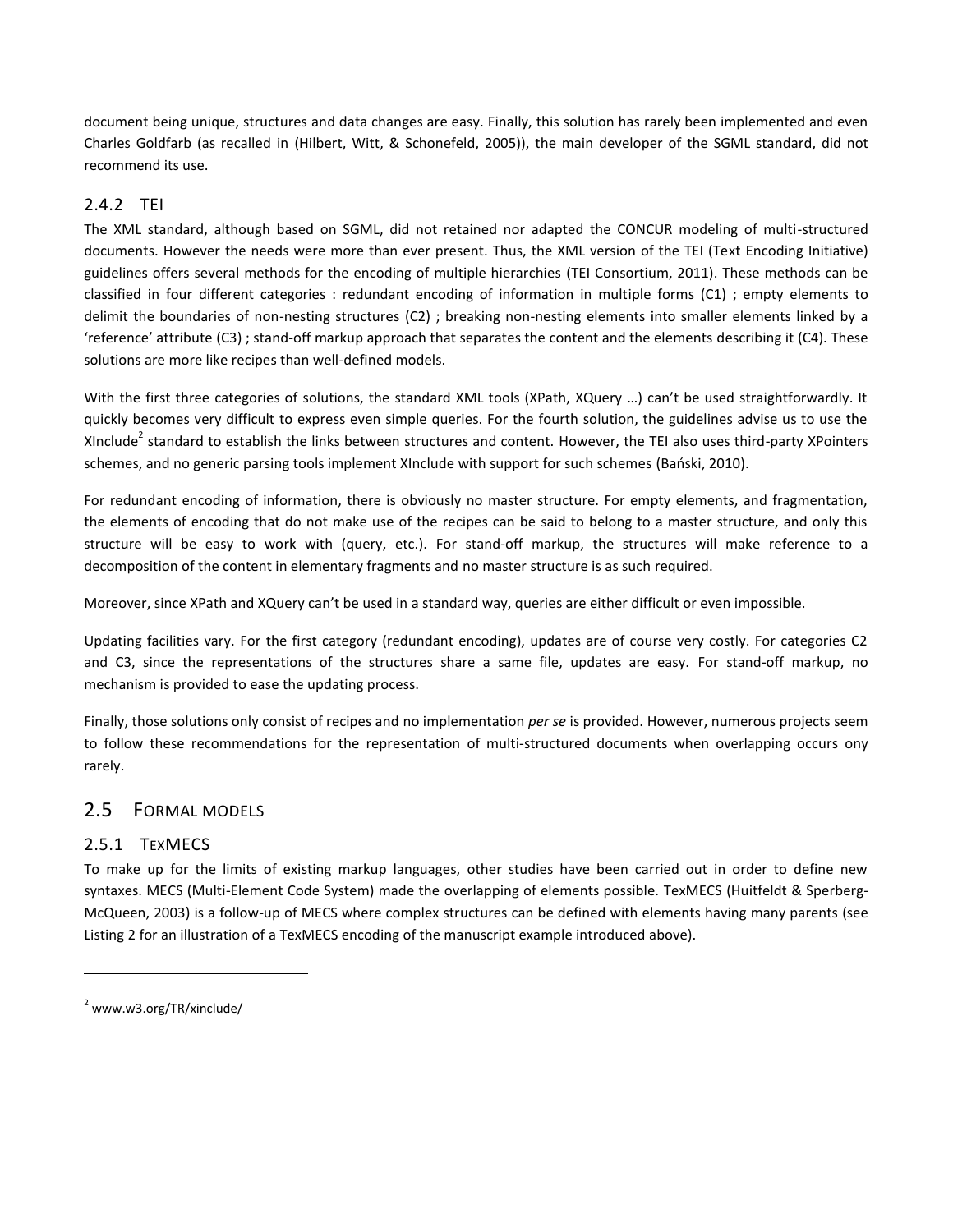```
<lines|<words|
<line|<word|hu|word> <word|þu|word> <word|me|word> <word|hæfst|word> 
<word|afrefredne|word> <word|æg|line><line|þer|word> <word|ge|word> 
<word|mid|word> <word|þinre|word> 
<word|smealican|word><word|spræ|line><line|ce|word>, <word|ge|word> 
<word|mid|word><word|þinre|word> <word|wynsumnesse|word> 
<word|þines|word>|line>
|words>|lines>
```
#### **LISTING 2 TEXMECS ILLUSTRATION**

<span id="page-13-0"></span>In general, TexMECS documents are not isomorphic to XML documents and so the XML tools cannot be used. However, for documents with no overlaps, a direct translation to XML is feasible. As far as we know, no query mechanisms have been developed. Moreover, all the structures and the primary data sharing a same representation (i.e. a file), it remains easy to update them. Finally, a TexMECS well-formed-ness checker has been implemented<sup>3</sup>.

#### 2.5.2 LMNL

LMNL (Layered Markup and aNnotation Language) (Tennison & Piez, 2002) defines a specific syntax based on the notion of range, allowing the encoding of multiple structures where elements can overlap (see [Listing 3](#page-13-1) for an illustration). However, LMNL is first of all a data model and not only a syntactical representation. A LMNL document is based on a *text layer* made of a sequence of atoms (for example: Unicode characters). *Ranges* are used to define fragments of content. Ranges can be annotated with new text layers that themselves can have ranges…

```
[Manuscript [Title}Manuscript 1{title]}
  [Lines}[Words}
  [Line}[Word}hu{Word]… …
  [Word}hæfst{Word] [Word}afrefredne{Word] [Word}æg{Line]
  [Line}þer{Word]… …
{Words]{Lines]
{Manuscript]
```
#### **LISTING 3 LMNL ILLUSTRATION**

<span id="page-13-1"></span>Pathways exist to convert to and from XML documents by way of milestones (i.e. empty elements). Obviously, when overlapping happens, it then becomes difficult to use standard XML tools. As far as we know, no query mechanisms have been developed. Moreover, all the structures and the primary data sharing a same file, it remains easy to update them. Finally, XSLT stylesheets have been developed to deal with the XML representation of a LMNL document<sup>4</sup>.

#### 2.5.3 MULAX

 $\overline{a}$ 

MuLaX (Hilbert, Witt, & Schonefeld, 2005) is an adaptation of the SGML CONCUR option to the XML formalism. It is intended as a document format that can merge in a uniform way a collection of several XML documents into one document. A layer ID prefixes each tag name. A MuLaX document can be projected onto its initial XML documents (one XML

<sup>3</sup> http://decentius.aksis.uib.no/servlets/mlcd/web/WFCheck.jsp

<sup>4</sup> http://www.piez.org/wendell/LMNL/lmnl-page.html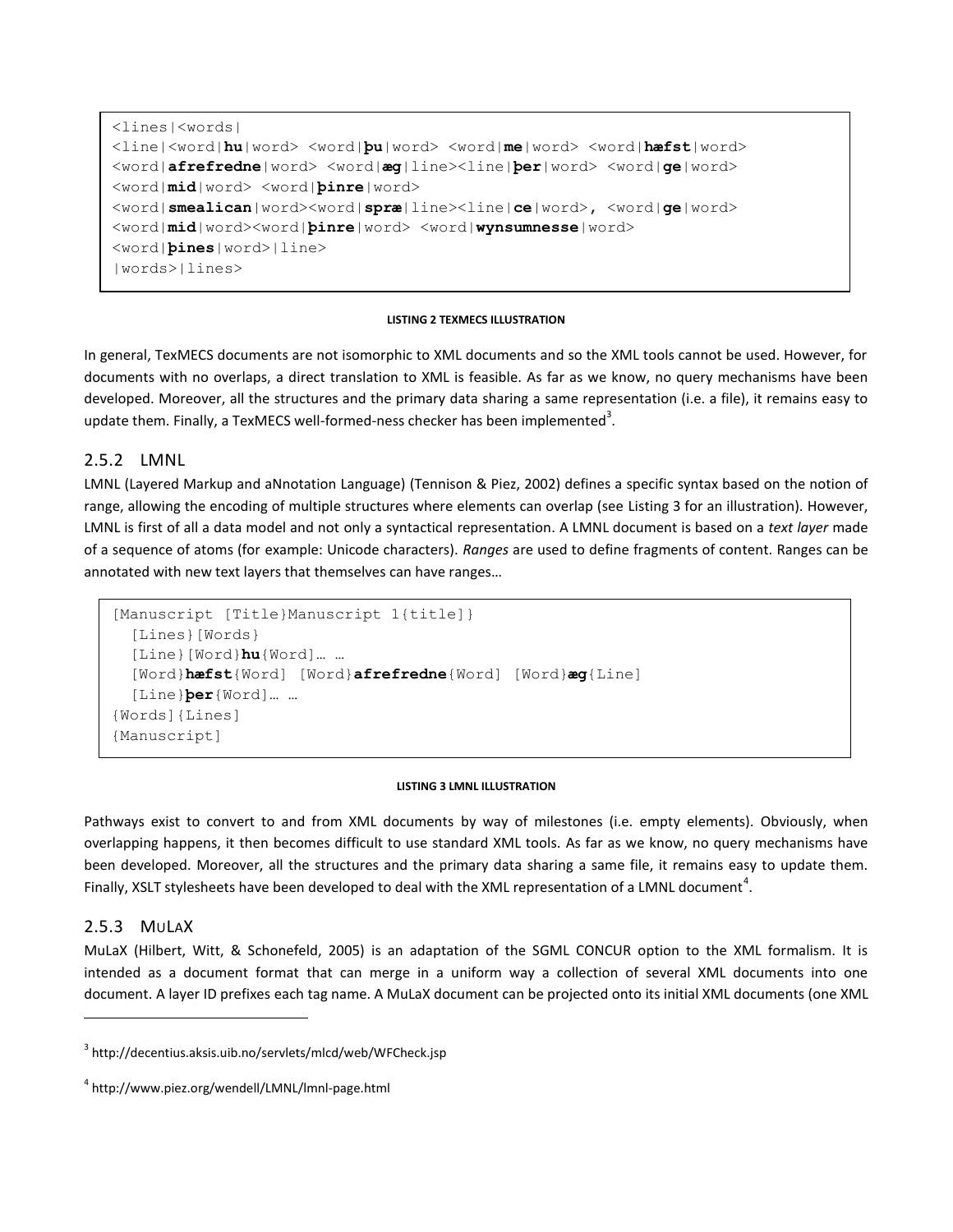document for each layer). Each projection results in a well-formed XML document. [Listing 4](#page-14-0) is an example of the MuLaX syntax applied to our running example.

```
<?mlx version="1.0" encoding="iso-8859-1">
<(1) Lines><(2) Words><(1)Line><(2)Word>hu</(2)Word> <(2)Word>þu</(2)Word> <(2)Word>me</(2)Word> 
<(2)Word>hæfst</(2)Word> <(2)Word>afrefredne</(2)Word> <(2)Word>æg</(1)Line>
<(1)Line>þer</(2)Word> <(2)Word>ge</(2)Word> <(2)Word>mid</(2)Word> 
<(2)Word>þinre</(2)Word> <(2)Word>smealican</(2)Word> <(2)Word>spræ</(1)Line>
<(1)Line>ce</(2)Word>, <(2)Word>ge</(2)Word> <(2)Word>mid</(2)Word> 
<(2)Word>þinre</(2)Word> <(2)Word>wynsumnesse</(2)Word> 
<(2)Word>þines</(2)Word>
\langle (1) Line>
\langle (2) Words>\rangle (1) Lines>
```
#### **LISTING 4 MULAX ILLUSTRATION**

<span id="page-14-0"></span>Standard XML tools can only be used on the individual XML projections. Thus, inter-structural relationships remain out of reach. No query operators are defined but the authors give some hints on how XPath could be extended to navigate in a MuLaX document. Moreover, updates are difficult because working on MuLaX documents implies frequent projections to XML files. Indeed one should never modify a projection but only the main document. Finally, an editor has been developed as an Eclipse plugin for the creation of MuLaX documents.

#### 2.5.4 ANNOTATIONS GRAPH

Annotation graphs (Bird, Liberman, & Walker, 1999) appeared in the context of language analysis. Thus, they take into account linguistic domains (phonetics, prosody, morphology, syntax, etc). In our context, these domains can be considered as multiple structures. The same text fragment could be annotated by edges belonging to different structures (as shown in [Figure 4\)](#page-14-1). The data fragmentation corresponds to words or to characters if it is necessary. The labels associated with the oriented edges identify elements of annotation within a specific structure (for example 'S2:w').



**FIGURE 4 ANNOTATIONS GRAPH ILLUSTRATION**

<span id="page-14-1"></span>The physical model could be serialized to XML (using attributes of types ID and IDREF). Thus available XML tools and languages can be used for each extracted hierarchical structure. However, the document as a whole cannot be the object of any treatment by standard XML tools. A prototypical query language (Bird, Buneman, & Tan, Towards a Query Language for Annotation Graphs, 2000) has been defined for annotations graphs. Moreover, structures remain easy to update since they share the same data. Finally, there exists an implementation called AGTK (Annotation Graph Toolkit)<sup>5</sup>.

<sup>&</sup>lt;sup>5</sup> http://agtk.sourceforge.net/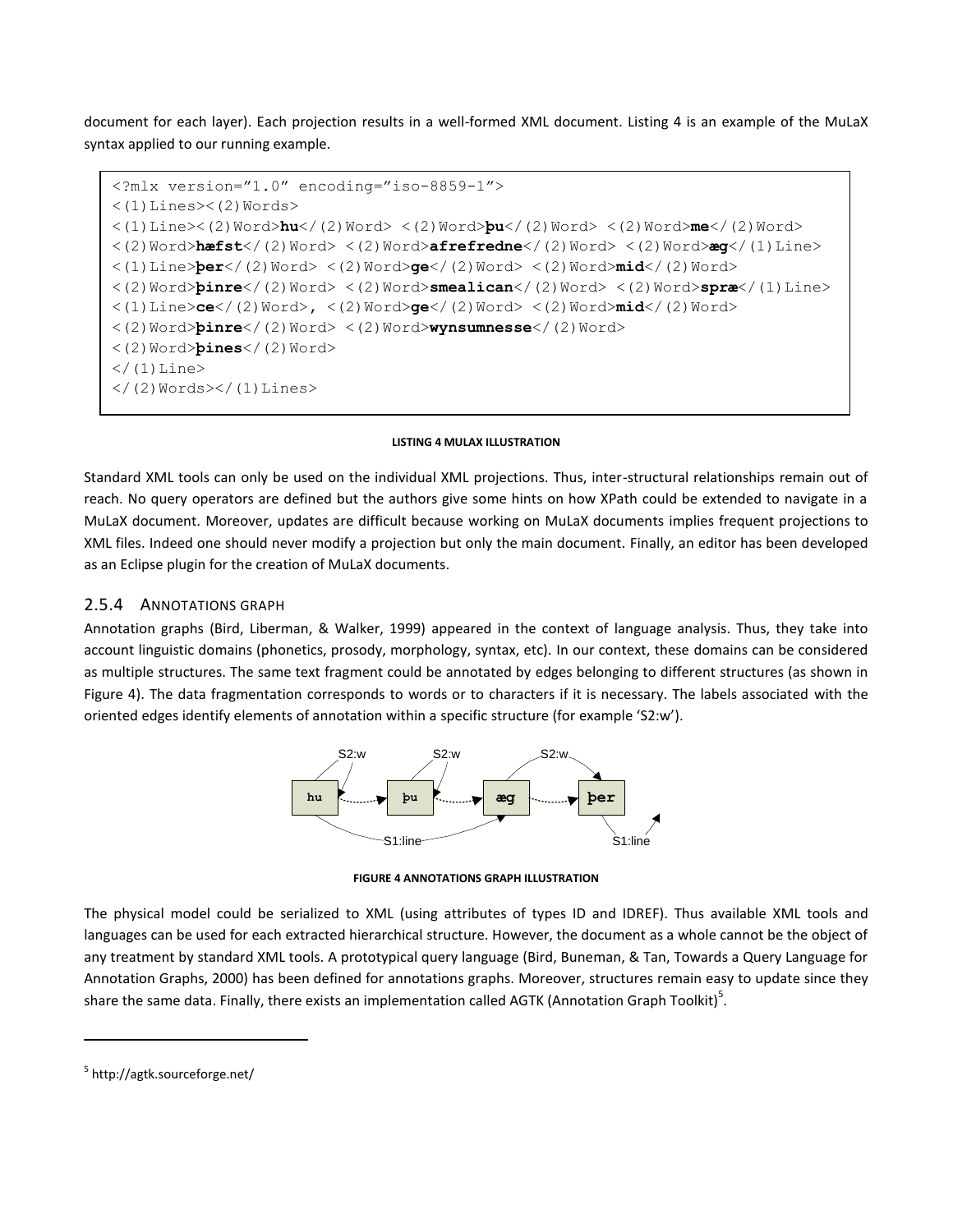### 2.5.5 RDFTEF

In a very similar way to the Annotation Graph proposal, RDFTef (Tummarello, Morbidoni, & Pierazzo, 2005) makes use of the RDF (Resource Description Framework) formalism to provide a framework for the modeling of multi-structured documents. This method takes advantage of the RDF graph model, which may be used to encode complex structures with overlapping elements. However, contrary to the Annotation Graphs, RDFTef is based on a well-defined standard formalism. Moreover, this RDF based proposal is not oriented toward a specific domain. RDF can be serialized to XML but since the model is a graph the use of standard XML tools is not satisfactory. However, standard RDF query tools (such as SPARQL) can be used but medium complexity queries can be difficult to formulate. Moreover, structures and data changes are theoretically possible since there is only one graph. Finally, a prototype implementation based on the Jena Java RDF library is available online $^6$ .

### 2.5.6 EARMARK

Among the RDF based solutions, EARMARK (Peroni & Vitali, 2009) is certainly the most convincing one. The notions of "location", "range", "markup item", etc. used for the modeling of multi-structured documents are precisely defined within an OWL ontology (se[e Figure 5](#page-15-0) for an excerpt of the ontology).



**FIGURE 5 EXCERPT FROM THE EARMARK ONTOLOGY**

<span id="page-15-0"></span>Tools are provided to convert an EARMARK instance into an XML document with, for example, empty elements. However, standard XML tools can't be used directly with an EARMARK document. Being a graph model, EARMARK doesn't make any low-level distinction between structures. Moreover, the SPARQL language can be used for querying the documents. For updates, the graph can be easily manipulated through standard RDF APIs. Finally, a prototype implementation exists, though it doesn't seem to be available on the Web. However, the main contribution lies in the OWL ontology and can be implemented with any standard OWL engine.

<sup>6</sup> http://rdftef.sourceforge.net/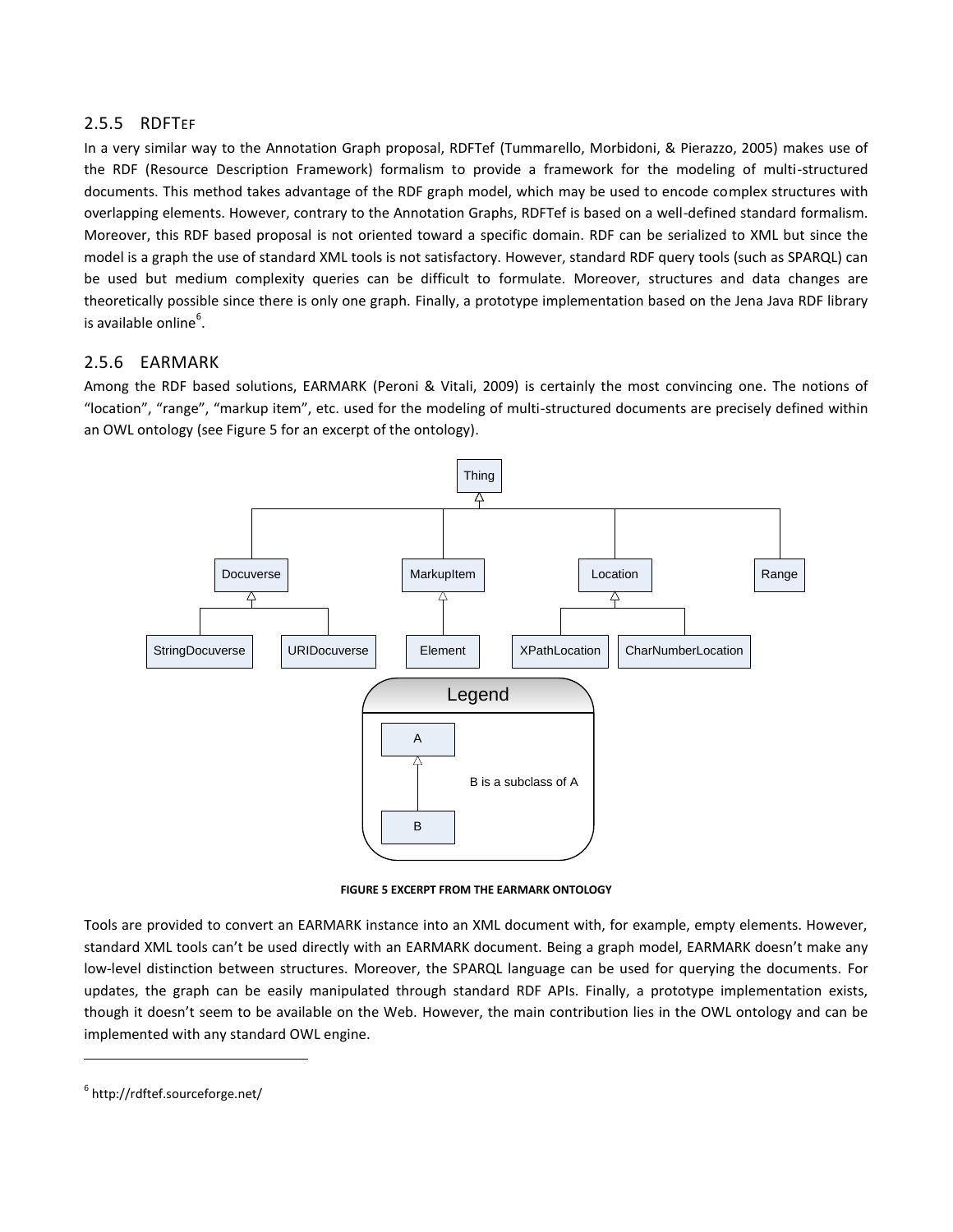### 2.5.7 GODDAG

The GODDAG (General Ordered Descendant Directed Acyclic Graph) (Dekhtyar & Iacob, 2005) logical model can be used for the creation of an internal representation of concurrent XML structures. The obtained graph structure resolves the overlapping problem. As shown on [Figure 6,](#page-16-0) several trees are defined over the same content by sharing their leaves (for example: textual fragments). All nodes have at least one common ancestor: the document root.



**FIGURE 6 ILLUSTRATION OF THE GODDAG MODEL**

<span id="page-16-0"></span>First of all, functions for importing (resp. exporting) from (resp. to) XML are defined. Moreover, new axes are provided for the XPath language. Therefore, the standard XML tools can be used in a natural way. For querying GODDAG, the authors propose an extension of the XPath language. This extension is based on a set of new axes that lead to nodes according to their relations and independently from the structures to which they belong: it is possible to reach every ancestor (axis *xancestor*) of a node in every hierarchy to which it belongs. In a similar way, other axes are defined: *xdescendant*, *xfollowing*, *xpreceding*, *overlapping*, *following-overlapping* and *preceding-overlapping*. Moreover, operators are defined to manage changes in the structures. However, the raw data cannot be updated. Finally, the implementation is based on a generalization of the DOM tree for the representation of multi hierarchical XML documents.

#### 2.5.8 MCT

The MCT model (Multi-Colored Trees) (Jagadish, Lakshmanan, Scannapieco, Srivastava, & Wiwatwattana, 2004) is an extension of the XML model making possible the representation of multiple trees that share a same content. It relies on the tree coloring technique. A color is associated with each tree. A node may have multiple colors: the color of the main tree to which it belongs and colors for other trees. [Figure 7](#page-17-0) illustrates this model with our running example of a manuscript transcription. We see that three of the unit nodes share two colors: one for the syntactical structure of words and another one for the physical structure of lines.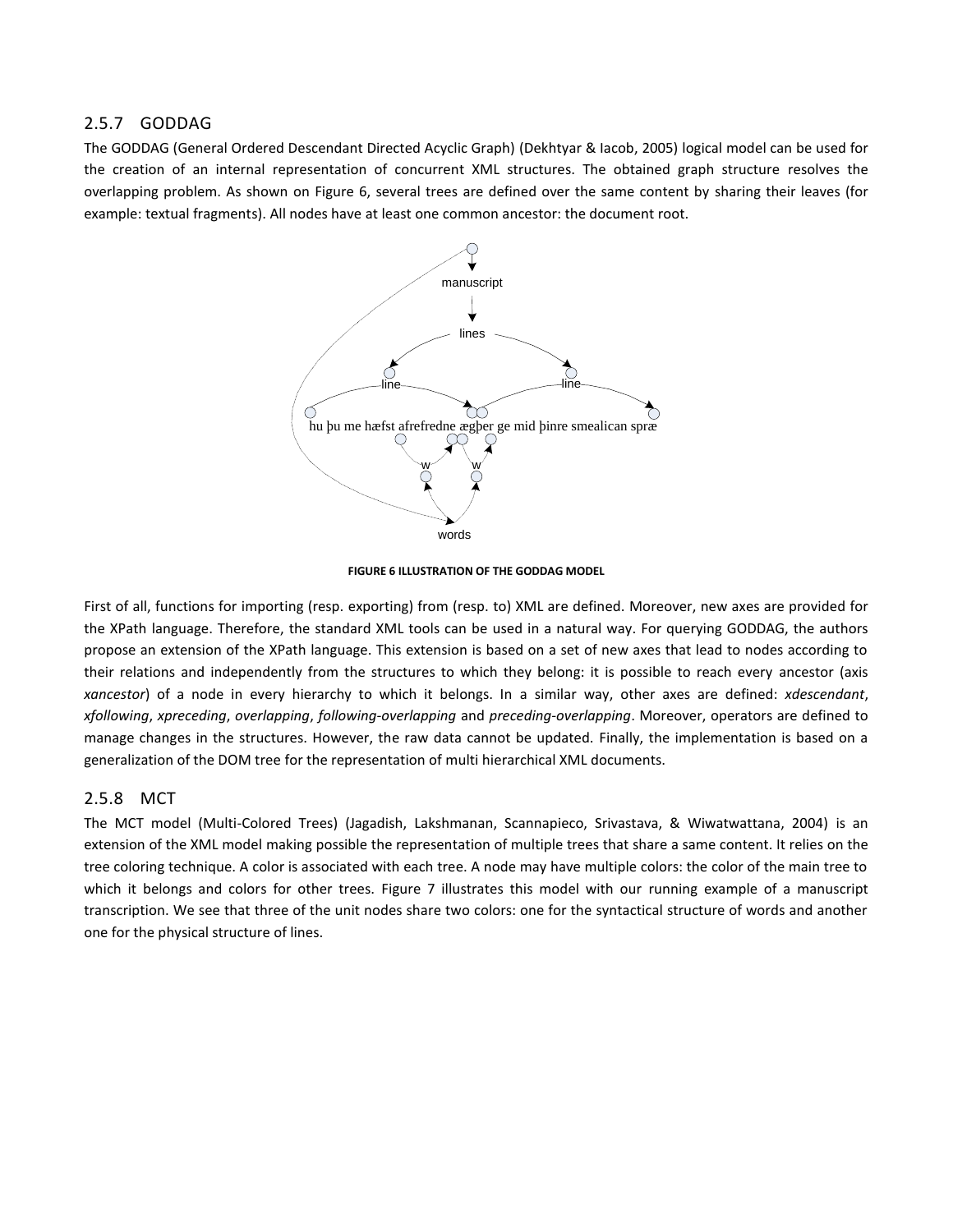

#### **FIGURE 7 ILLUSTRATION OF THE MCT MODEL**

<span id="page-17-0"></span>Navigation inside the multi-hierarchy is possible by means of the multicolored nodes. Indeed, the XPath step has been extended with color choice. Thus, the model can be manipulated with standard XML tools. However, one has to choose a first color. Then the new structures are built relatively to this first structure which becomes a master structure. Together with the new XPath step, an XQuery extension has been proposed for, among others features, creating new colored nodes. Moreover, concerning updates, the authors believe that, through the XPath extension they offer, the XUpdate language could be adapted. Finally, the model has been implemented as an extension to the Timber<sup>7</sup> XML database.

### 2.5.9 DELAY NODES

 $\overline{a}$ 

The XDM $^8$  data model on which are based XPath and XQuery, distinguishes seven kinds of nodes in a document tree: document, element, attribute, text, namespace, processing instruction, and comment. To address the problem of concurrent hierarchy, Jacques Le Maître in (Le Maître, 2006) adds a new kind of node: the delay node. A delay node is the virtual representation, by an XQuery query, of some of the descendant of one of its ancestors as shown in [Figure 8.](#page-18-0)

<sup>7</sup> http://www.eecs.umich.edu/db/timber/

<sup>8</sup> http://www.w3.org/TR/xpath-datamodel/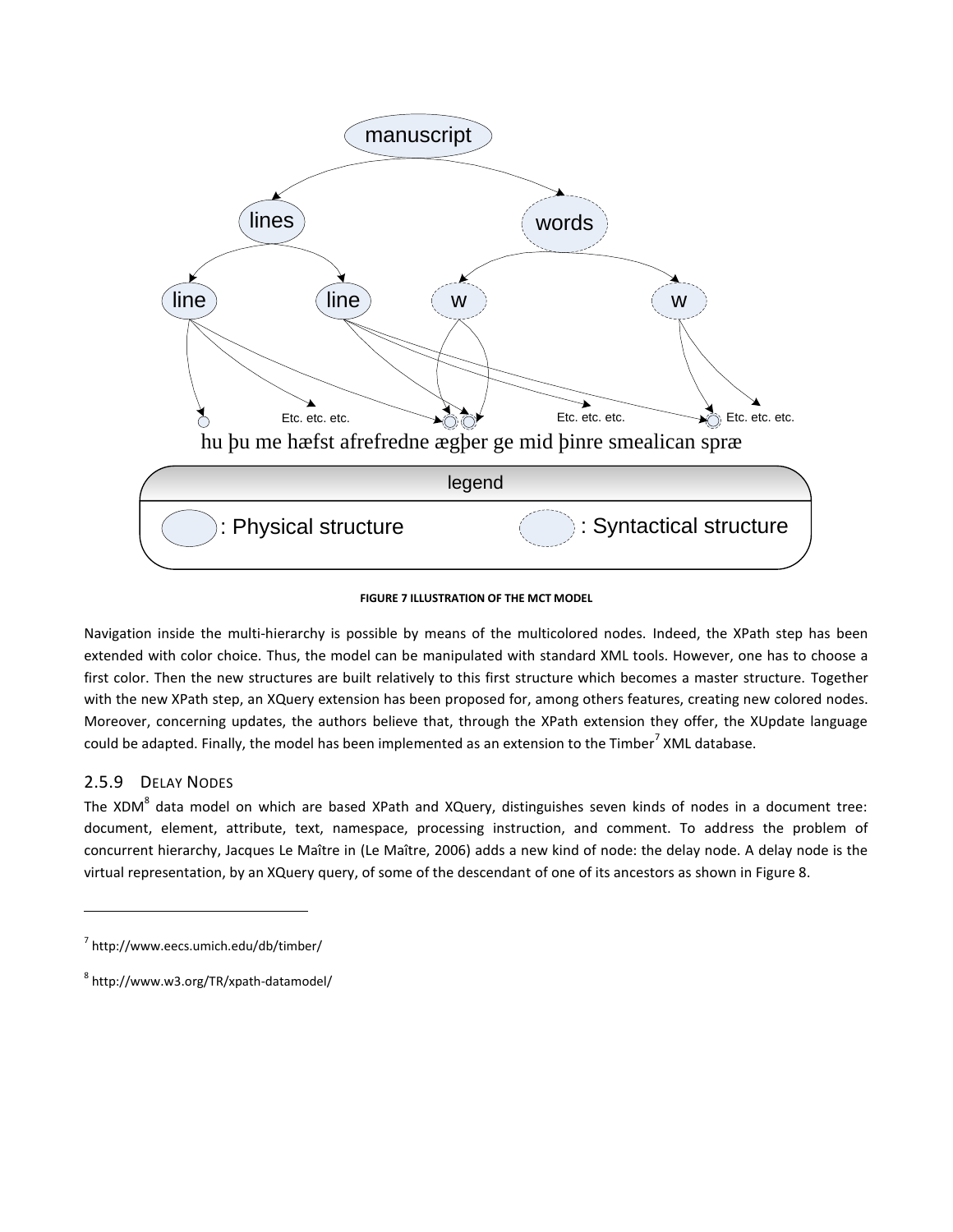

**FIGURE 8 ILLUSTRATION OF THE DELAY NODES ("EXP" REPRESENTS THE DELAY NODE)**

<span id="page-18-0"></span>After the XDM model has been modified by the addition of delay nodes, no XPath nor XQuery extensions are needed. However the ability to navigate among the concurrent trees is only valid for the descending axis: child and descendant. Going upward from a delay node is not possible. Moreover, one structure is considered as the main structure, while others make use of delay nodes. Except for the inability to navigate inside concurrent trees differently than along the descending axis, XQuery can be used quite straightforwardly. However, changes in data or structures are very difficult to achieve since we should modify the queries of the delay nodes at a syntactical level. Finally, in (Le Maître, 2006), it is said that a prototype has been implemented on top of the authors' own XQuery engine. However, it doesn't seem to be available on the Web.

## 2.5.10 MSXD

MSXD (Multi-Structured XML Documents) (Bruno & Murisasco, 2006) is a proposal that provides a formal model and a query language defined as an extension of XQuery that let the structure of an XQuery unchanged. Moreover, users can annotate structural elements. MSXD is also one of the first attempts to define a schema for multi-structured textual documents. However, from a practical point of view, the need to define (a great number of) constrains between structures is not obvious. The core model of MSXD is based on the use of hedges (the foundation of RelaxNG). In fact, each structure must be hierarchical and is associated with a RelaxNG Schema. Then, Allen's relations (after, equals, overlaps, etc.) can be defined between fragments of different structures. Thus, the individual structures are classic XML documents. Moreover, syntax has been defined to represent the union of the multiple structures in a single XML document. XQuery functions are provided in order to deal with multi-structured documents (the core of the XPath/XQuery model doesn't need to be modified). However, modifications of structures and data remain impossible. Finally, a prototype implementation is available online $9$  with both the MSXD model and the new XQuery functions.

<sup>&</sup>lt;sup>9</sup> http://sis.univ-tln.fr/msxd/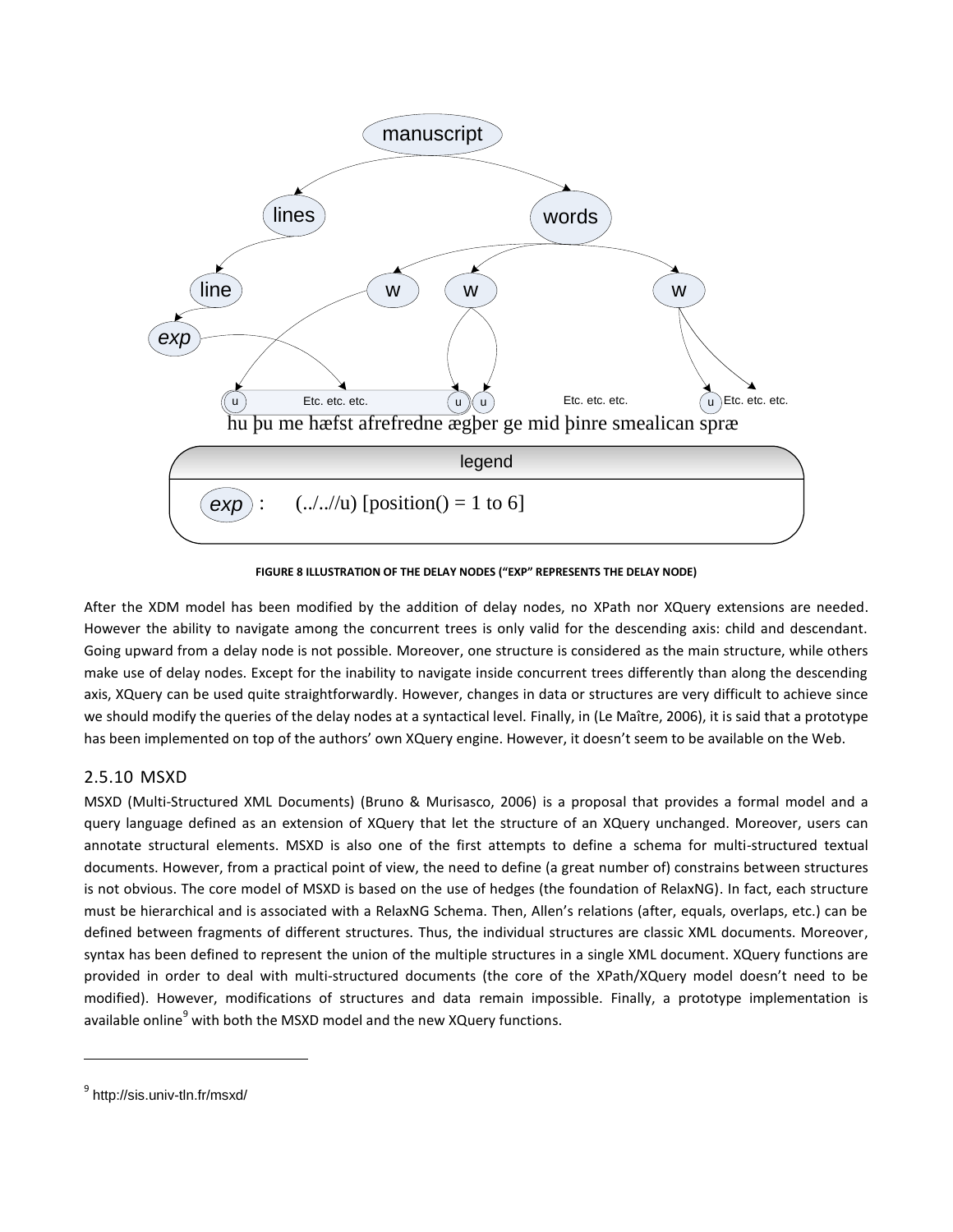## 2.5.11 MONETDB / XQUERY

MonetDB/XQuery is an XML DBMS. MonetDB/XQuery stand-off extension (Alink, Bhoedjang, Vries, & Boncz, 2006) is an efficient implementation of query operators for multi-structured documents represented by stand-off markup. Stand-off annotations are modelled with a subset of the interval algebra. The annotated binary object (text, video, etc.) must be addressable with intervals. An interval is a couple *(start,end)* where *start* and *end* positions must be of the same data type and this data type must support full ordering (for example integers). Since the solution supports the annotation of noncontiguous regions, the interval algebra is reduced to the two relations of *containment* and *overlap*. See [Listing 5](#page-19-0) for an illustration of the MonetDB stand-off extension syntax.

```
\leq?xml version ="1.0" encoding ="utf -8"? >
<manuscript>
   <physical>
     <lines>
       <line start="1" end="28"/>
       <line>
         <region>
           <start>29</start>
            <end>59</end>
         </region>
      \langleline>
       <!-- Etc. etc. -->
     </lines>
   </physical>
   <syntactical>
     <words>
       <word start="1" end="2"/>
       <!-- Etc. etc. -->
       <word start="27" end="31"/>
       <!-- Etc. etc. -->
     </words>
   </syntactical>
</manuscript>
```
#### **LISTING 5 ILLUSTRATION OF MONETDB / XQUERY SYNTAX**

<span id="page-19-0"></span>With the provided XPath steps and the integration to an existing XML database management system; this proposal can be used with the standard XML tools. Moreover, this solution offers an efficient implementation of stand-off joins as new XPath steps. Thus, the multi-structured documents can be queried quite naturally. However, as for other stand-off solutions, updates can be difficult, no specific tools being provided. Finally, this solution relies on MonetDB, a well-known, efficient and open-source DBMS<sup>10</sup>. However, the development of MonetDB/XQuery has been frozen in March 2011<sup>11</sup> and the project will not be ported to MonetDB version 5.

<sup>10</sup> http://monetdb.cwi.nl/

<sup>11</sup> http://www.monetdb.org/XQuery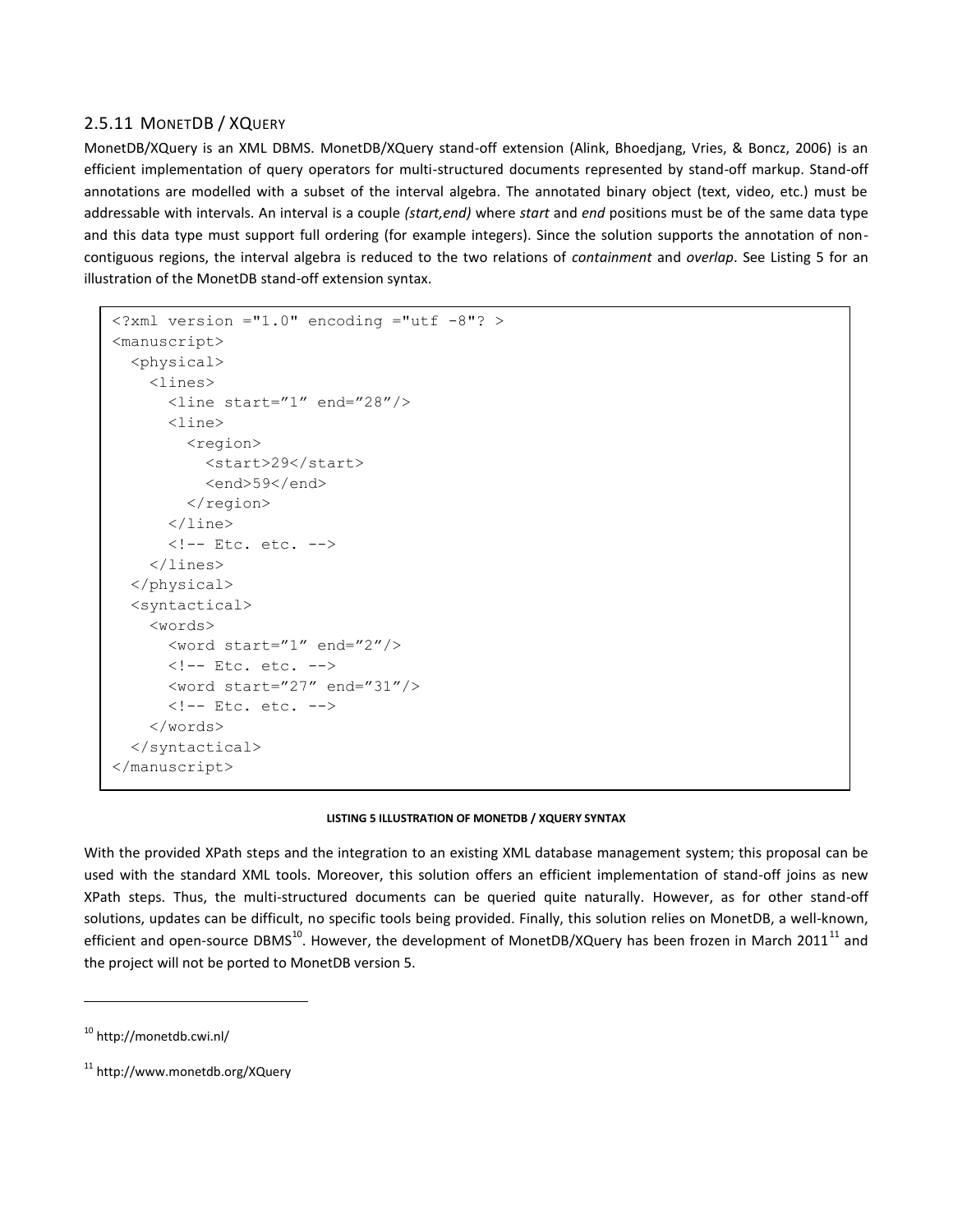## 2.6 CONCLUSION

Finally, from the set of dimensions we chose to keep and the requirements we expressed for each one of them (see paragraph [2.2](#page-6-1) p. [6\)](#page-6-1), we can now explain what makes our own model necessary. We should sum up some important points of the previous solutions.

The TEI solutions are not based on a proper formal model and can't be used with standard XML tools. CONCUR was certainly interesting but came with no tools for dealing with multi-structured documents.

MuLaX transposed the CONCUR idea to the XML world but, since there is no convenient way for querying MuLaX document, this solution can't be retained.

TexMECS and LMNL chose to develop new models, grammars and syntaxes to answer the needs of multi-structured documents management; however with their current limitations they cannot be considered as generic solutions.

Annotation Graphs, RDFTef and then EARMARK avoid the problems caused by the tree model of XML by considering formalisms and models that work directly with graphs. The choice of RDF with SPARQL, its query language, makes a welladapted solution. However, we strongly believe that the XML-compatibility criterion is essential. Indeed, a large number of the existing projects dealing with complex electronic documents are using XML. Moreover, standardization initiatives, such as the TEI or EAD (Encoded Archival Description) $^{12}$  etc. are also using XML.

Among the stand-off markup solutions, Delay Nodes and MCT are very clever ones. Their models are interesting. However, they have to give privileges to one of the structures; and it has been explained, in paragraph [1.2.5](#page-5-1) page [5,](#page-5-1) that a free fragmentation of the raw content and truly independent structures are essential characteristics for a satisfactory multistructured documents management system.

MonetDB and MSXD are based on the GODDAG stand-off markup solution but none of them can easily manage the modifications of data and structures (this is common to many stand-off techniques). Moreover, MonetDB and MSXD both rely on extensions of XPath with new steps. This choice tends to make the solutions dependent on a particular implementation.

Thus, we now propose our own model: MSDM, a Multi-Structured Document Model. It is based on a stand-off markup approach and thus relies on a well-defined formal model of multiple rooted trees. Being implemented through a few XQuery functions, it remains fully compatible with the galaxy of known XML tools. It doesn't rely on any privileged master structure and is therefore well adapted for the modeling of complex multi-structured documents. Finally, updating is possible thanks to a specialized parser. This model will now be described in full details.

## <span id="page-20-0"></span>3 MSDM: MULTI-STRUCTURED DOCUMENT MODEL

To answer the problem of multiple structuring, we have proposed a specific model called the Multi-Structure Document Model (MSDM) (Chatti, Kaouk, Calabretto, & Pinon, 2007). As many of the previous solutions, ours is based on the stand-off markup method where structures point to the content stored separately. However, we approach the problem in a more general way. In fact, we assume that multiple structures can share the exact same content fragments, and not necessarily exactly the same content. Thus, for our model, concurrent structures are a particular case of multi-structured documents.

<sup>12</sup> http://www.loc.gov/ead/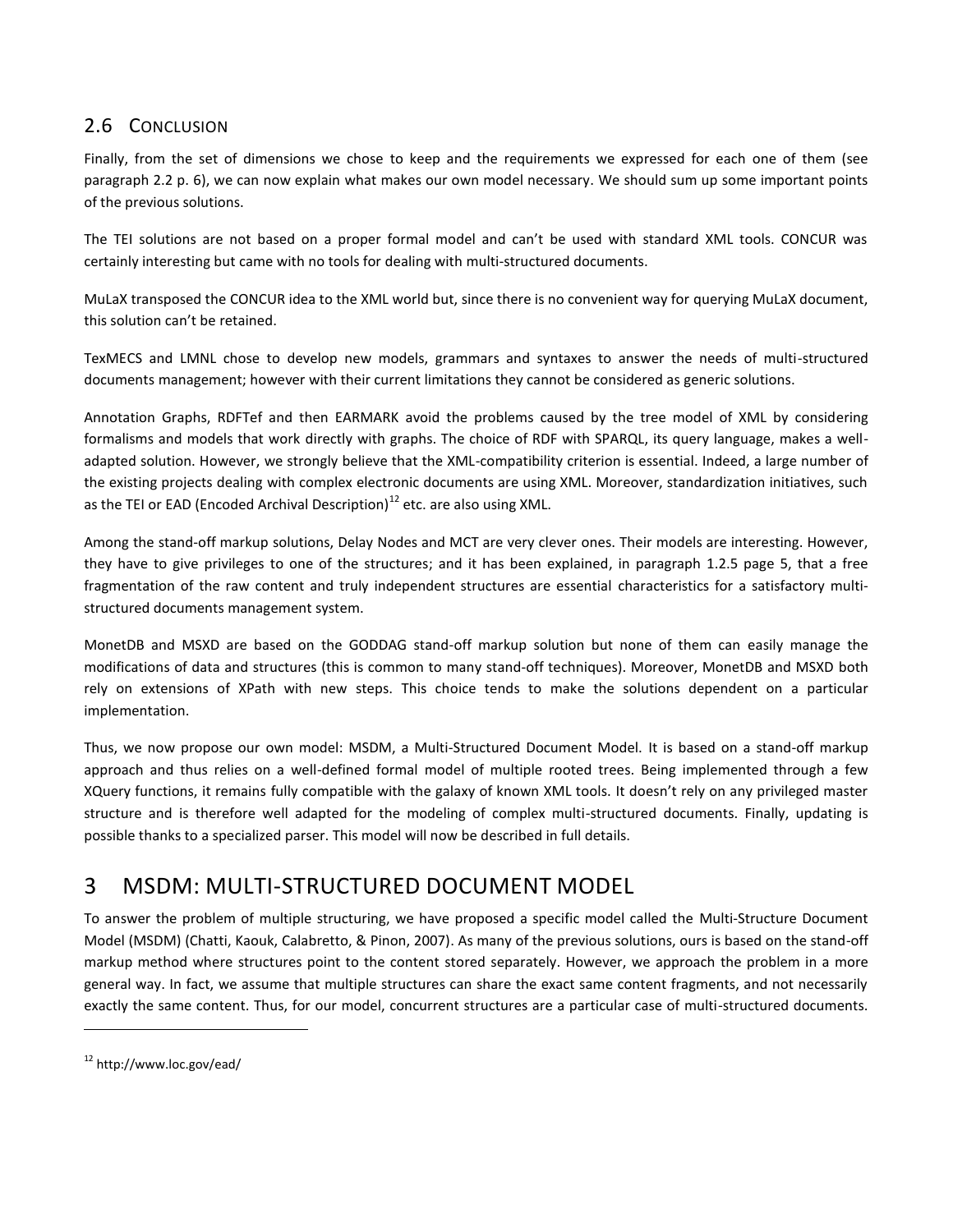In this model, which is inspired by the model defined in (Abascal, et al., 2003), a multi-structured document is defined using the three following notions:

- *Documentary Structure (DS)*: this is a description of a document content defined for a specific use. Such a structure may be, for example, a physical structure used for presentation purposes, or a syntactical structure defined for statistical analysis, etc.
- *Basic Structure (BS)*: this structure organizes the content in disjoint elementary fragments. These fragments are then composed in order for the documentary structures to refer to their content by pointing to these composition nodes.
- *Correspondence*s: a correspondence is a relationship between two elements of two distinct structures. The source of a correspondence is always an element of a documentary structure. When the target is a composition node of the basic structure, the correspondence is used for identifying the content of a documentary structure node. Otherwise, it indicates a relation between two documentary structures, the nature of which depends on the context of the application, it could, for example, indicates a synonymy between two nodes of two distinct DS, it could also, as in our manuscript example, link the transcription of a line to the corresponding region of the manuscript's image, etc.

[Figure 9](#page-22-0) illustrates these notions on the previous example of a manuscript transcription.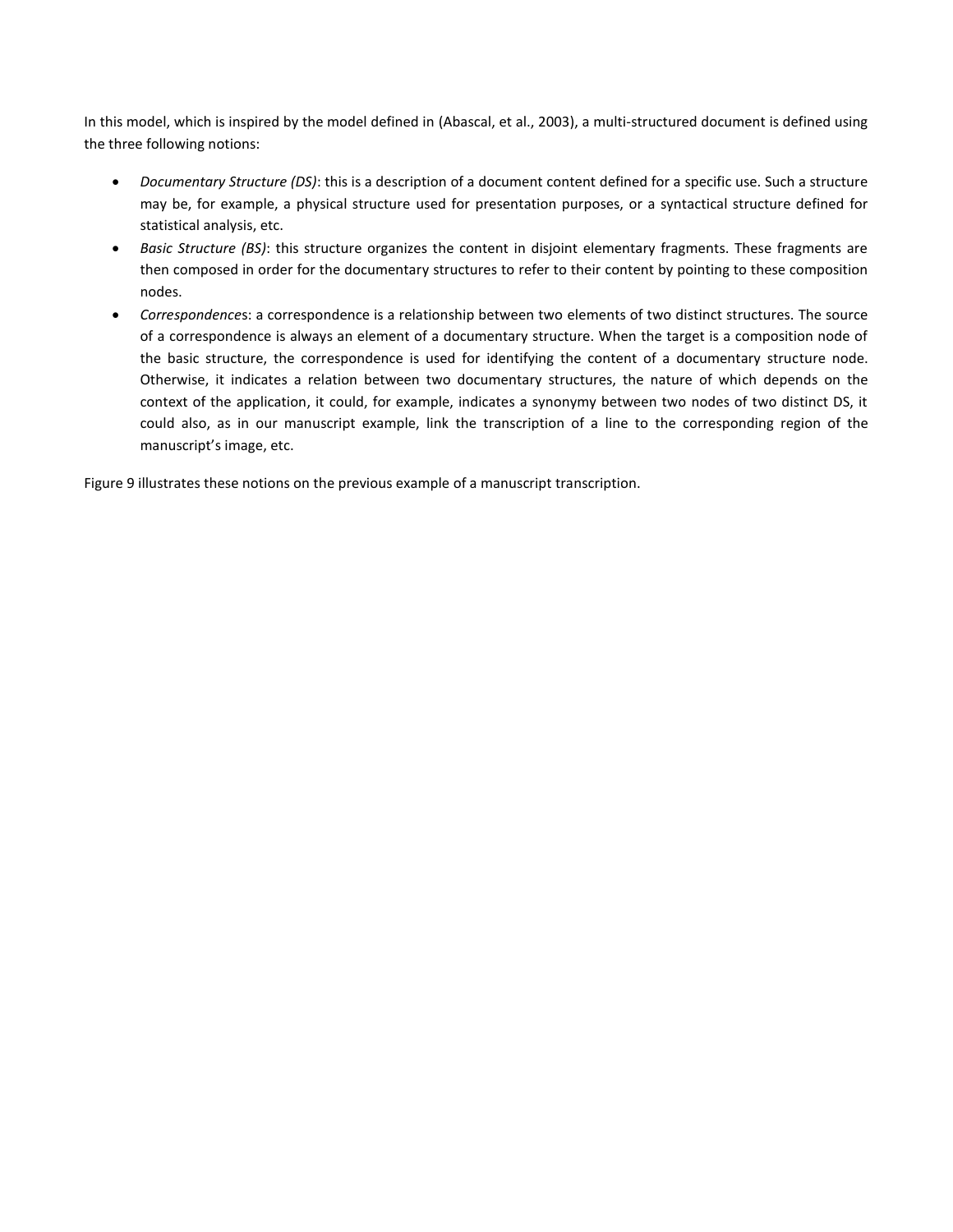

**FIGURE 9 ILLUSTRATION OF THE MULTI-STRUCTURED DOCUMENT MODEL (MSDM)**

<span id="page-22-0"></span>To clarify even further the model, [Listing 6](#page-23-0) gives an XML representation of the four DS of [Figure 9](#page-22-0) before factorization of the content inside BS.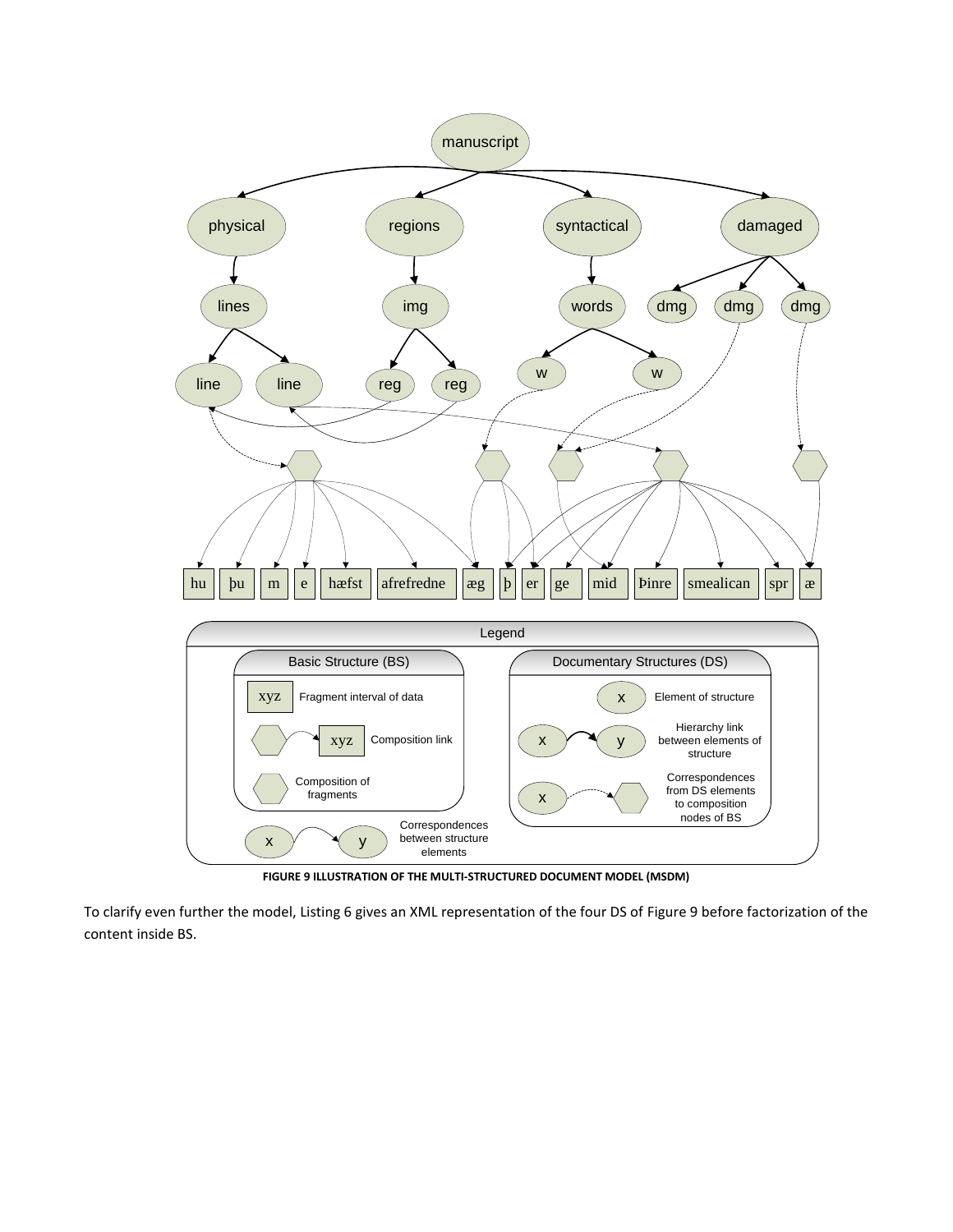```
<physical>
   <lines>
     <line n="1">hu þu me hæfst afrefredne æg</line>
     <line n="2">þer ge mid þinre smealican spræ</line>
     <line n="3">ce, ge mid þinre wynsumnesse þines</line>
   </lines>
</physical>
<syntactical>
   <words>
    <w>hu</w> <w>pu</w> <w>me</w> <w>he</w> <w>hæfst</w> <w>afrefredne</w> <w>agper</w>
<w>ge</w> <w>mid</w> <w>þinre</w> <w>smealican</w> <w>spræce</w> <w>ge</w>
       <w>mid</w> <w>þinre</w> <w>wynsumnesse</w> <w>þines</w>
   </words>
</syntactical>
<damaged>
  <res>þu m</res> <dmg>er</dmg> <dmg>mid</dmg> <dmg>æ</dmg> <dmg>g</dmg>
<dmg>b</dmg> <dmg>re</dmg> <dmg>e</dmg> <res>s</res>
</damaged>
<text-regions>
   <image src="manuscript.png">
     <region num="reg.1" description="first line">
       <zone x1="43" y1="50" x2="460" y2="94"/>
     </region>
     <region num="reg.2" description="second line">
       <zone x1="43" y1="108" x2="486" y2="152"/>
     </region>
     <region num="reg.3" description="third line">
       <zone x1="43" y1="166" x2="536" y2="210"/>
     </region>
     <region num="reg.4" description="word on two lines, 1 and 2">
       <zone x1="410" y1="50" x2="460" y2="94"/>
       <zone x1="43" y1="108" x2="93" y2="152"/>
     </region>
     <region num="reg.5" description="word on two lines, 2 and 3">
       <zone x1="'414" y1="108" x2="486" y2="152"/>
       <zone x1="43" y1="166" x2="72" y2="210"/>
     </region>
   </image>
</text-regions>
```
<span id="page-23-0"></span>**LISTING 6 THE FOUR DOCUMENTARY STRUCTURES OF THE MANUSCRIPT EXAMPLE : THE PHYSICAL STRUCTURE COMPOSED OF LINES, THE SYNTACTICAL STRUCTURE COMPOSED OF WORDS ('W' IS USED FOR A WORD), THE DAMAGED STRUCTURE WITH THE RESTORED FRAGMENTS ('RES') AND THE DAMAGED FRAGMENTS ('DMG'), AND FINALLY THE TEXT-REGIONS STRUCTURE COMPOSED OF THE DESCRIPTION OF RECTANGULAR ZONES OF THE IMAGE**

### 3.1 FORMALIZATION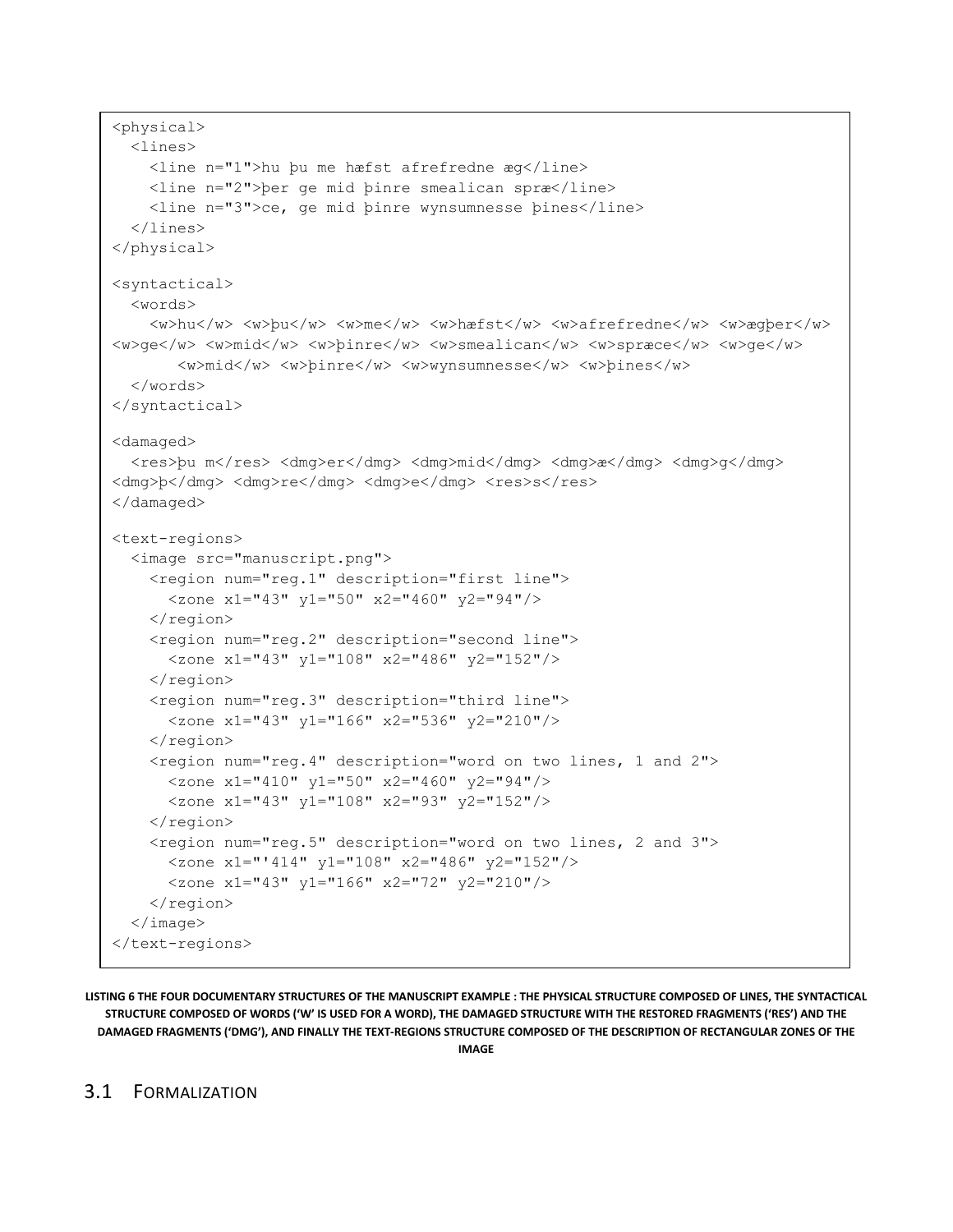We present in this section the formal description of our multi-structured document modeling approach. We first define the concept of multi-structured document and then we describe formally all the necessary notions.

#### Definition 1 (Multi-structured Document):

A multi-structured document D is a graph defined by the triplet  $D = \langle BS, \Sigma, C \rangle$  where:

- BS is an oriented graph called the basic structure of D;
- $\Sigma$  is a set of graphs called the documentary structures;
- C is a set of relations between nodes of  $\Sigma$ -graphs or BS. We call these relations *correspondences* between structures.

### 3.1.1 BASIC STRUCTURE

Notations:

- F(D) designates the set of all possible content fragments of a document D.
- $\phi(D) = {\varphi : (F(D))}^p \rightarrow F(D) \mid p \ge 1$  is the set of all the functions that compose a piece of content from a series of smaller pieces. For example, the function that creates the string "ab" by concatenation of the two fragments  $(a,b) \in F(D)^2$  is an element of  $\phi(D)$ .

The compositions are possible only for fragments with a same media type: this is the *homogeneity constraint* for compositions. To ensure a minimum level of abstraction, we do not debate here the details of composition functions. However, we will later illustrate our model with an example where a specific use of fragment compositions will appear.

#### Definition 2 (Basic Structure):

The basic structure of a multi-structured document D is an internal structure that stands as a base for sharing the same content among several structures. It is formally defined as a graph BS = (v,e) where:

- root is the root node of BS, each node is part of a path originating from it. This node has no associated semantic; it only provides connectivity to the graph.
- $F_{Base}(D) \subset F(D)$  is the set of all disjoint fragments, called base fragments, from which other fragments can be composed and associated to document structures through correspondences. Each node  $n \in F_{Base}(D)$  is the destination of one or more edges from composition nodes.
- N<sub>comp</sub> is the set of composition nodes, i.e. the nodes that represent parts of content composed of smaller fragments. Each node  $n \in N_{comp}$  is the destination of exactly one edge with origin the root node. So the subgraph of BS whose nodes are {root}  $\cup$  N<sub>comp</sub> is a trivial tree. Moreover each node n  $\in$  N<sub>comp</sub> is labelled with a function  $f \in \phi(D)$  that prescribes the composition of the elements of  $F_{Base}(D)$  linked to n.
- $v = {root} \cup N_{comp} \cup F_{Base}(D)$  is the set of vertices of BS
- comp(n) with  $n \in N_{Comp}$  is the set of all the edges from the composition node n to one or more elements of F<sub>Base</sub>(D). Each of these edges is labeled with an integer, that makes comp(n) a totally ordered set. This order may be used by a function  $f \in \phi(D)$  associated with n to compose the elements of  $F_{Base}(D)$  in the appropriate order.
- e = {(root,c) | c  $\in$  N<sub>comp</sub>}  $\cup$  ( $\cup_{n \in \text{Norm}}$  comp(n)) is the set of edges of BS.

#### 3.1.2 DOCUMENTARY STRUCTURES

Definition 3 (documentary Structure):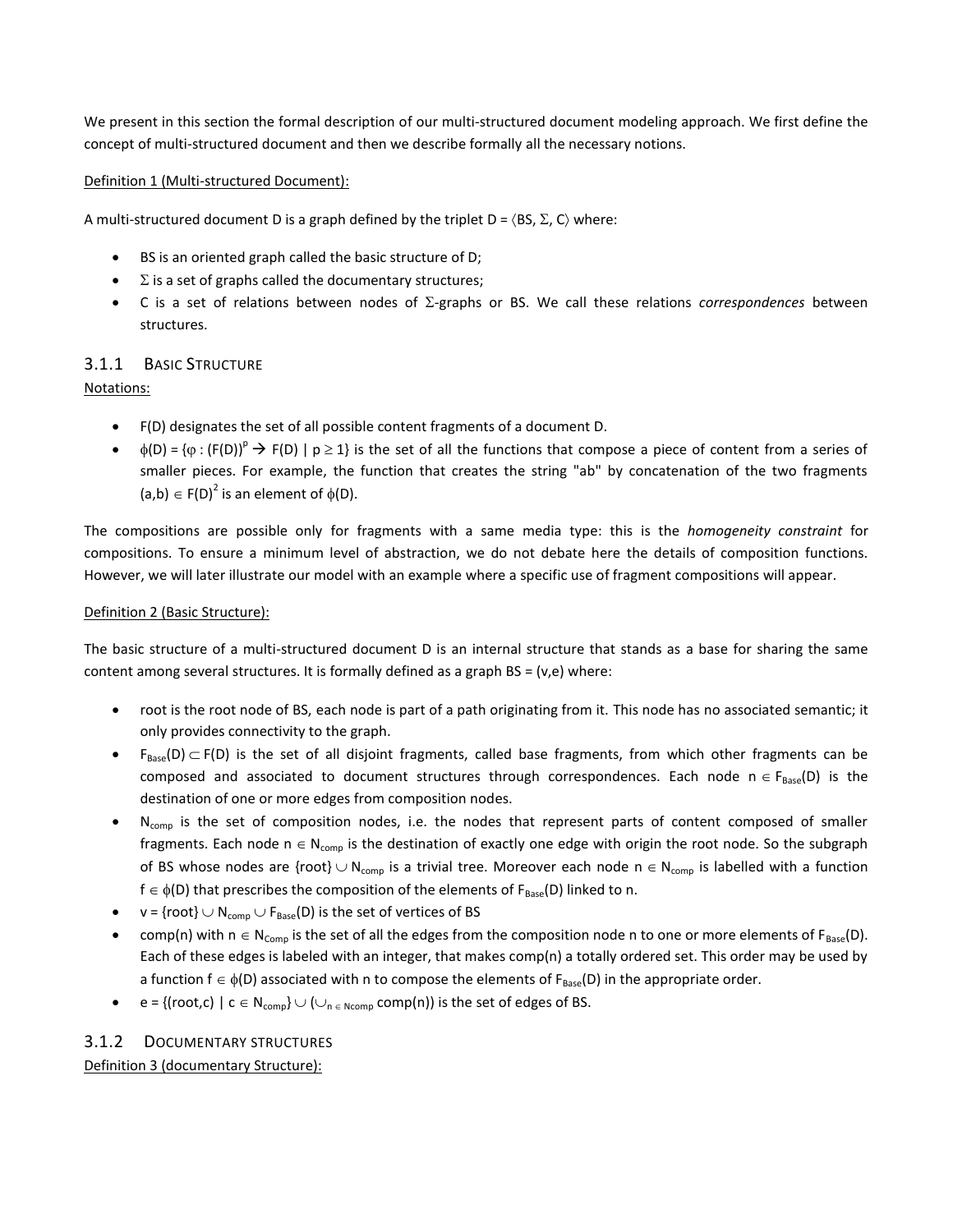A documentary structure is a set of structured descriptors applied to documentary content. Formally, a documentary structure is a tree defined by: DS =  $\langle$  E, A, L,  $I_{F}$ ,  $I_A$  $\rangle$  where:

- E is a finite set of vertices we call *structural elements*.
- $A \subset E$  x E is a finite set of binary relations between structural elements. These relations must form a tree.
- L is a finite set of labels.
- $I_{E}: E \rightarrow L$  is a function that associates each structural element in E with a label in L.
- $\bullet$   $I_A : A \rightarrow L$  is a function that associates each edge in A with a label in L.

In this definition we followed a simple approach in the representation of documentary structures. The most important thing in our model is not the representation of documentary structures, but the representation of the basic structure and of the correspondences.

#### 3.1.3 CORRESPONDENCES

The multi-structured document is a graph consisting of a set of graphs (documentary structures and a basic structure) whose elements (i.e. composition nodes of the basic structure and structural elements of the documentary structures) can be linked by correspondence relationships.

A correspondence, noted DS  $\rightarrow$  BS, associates the document structures with their original contents (PCDATA for the textual content, in XML terminology) reconstructed from the basic structure. There are also  $DS \rightarrow DS$  correspondences and the following MultiX formalism offers a way for representing them, however they can also be implemented by means of any XML linking mechanism and don't *per se* belong to the MSDM model.

In the next section, the MultiX formalism is used to XML-encode the multi-structured document created from these four structures.

## <span id="page-25-0"></span>4 MULTIX: XML APPLICATION BASED ON MSDM MODEL

The MultiX formalism is an XML application based on the MSDM model. It consists in the serialization of a multi-structured document into a well formed XML document. We call a multi-structured document encoded within this formalism: a MultiX document. Such a document is composed of three parts: the documentary structures (DS), the basic structure (BS) and the correspondences. A MultiX document must have the skeleton depicted o[n Figure 10.](#page-26-0)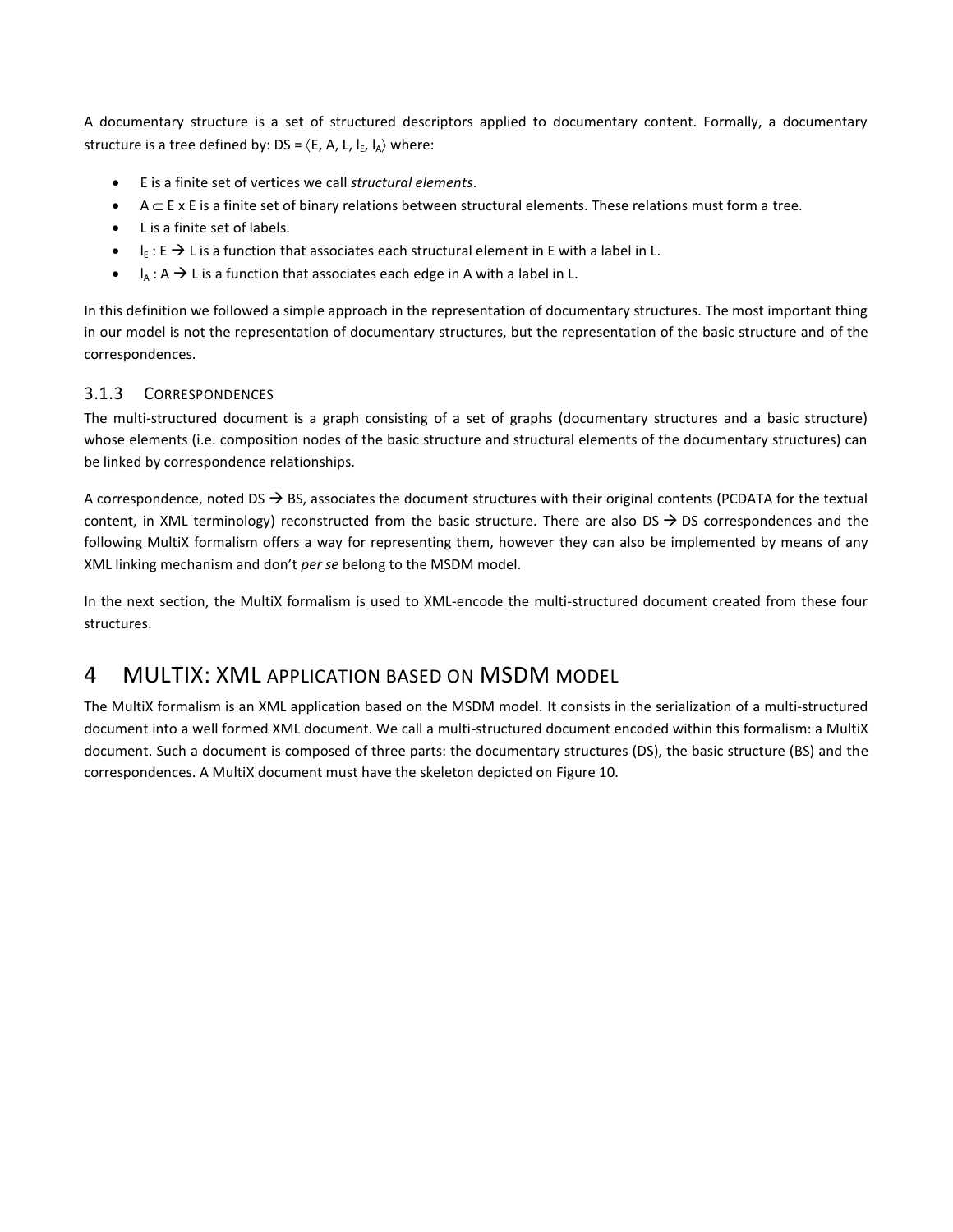

**FIGURE 10 SKELETON FOR A MULTIX DOCUMENT**

#### <span id="page-26-0"></span>4.1 ENCODING THE BASIC STRUCTURE

The basic structure provides an organization of the content into a set of disjoint fragments and a set of fragments' compositions from which PCDATAs of the original documentary structures can be rebuilt. The basic structure is mainly defined by the fragmentation of shared content so as to avoid content redundancy. For example, if we factorize the content of the first line in the physical structure with the first six words in the lexical structure and the first element in the damaged structure, we obtain this set of fragments: {"hu", "þu", "m", "e", "hæfst", "afrefredne", "æg"}. This is the minimal set of disjoined fragments that can be used to rebuild the three documentary structures. In case of our entire running example, the basic structure's fragments would be encoded in the following way:

```
<msd:BS>
   <msd:fragments>
         <msd:frag id="SP"> </msd:frag>
         <msd:frag id="F1">hu </msd:frag>
         <msd:frag id="F2">&#254;u</msd:frag>
         <msd:frag id="F3">m</msd:frag>
         <msd:frag id="F4">e</msd:frag>
         <msd:frag id="F5">h&#230;fst</msd:frag>
         <msd:frag id="F6">afrefredne</msd:frag>
         <msd:frag id="F7">&#230;q</msd:frag>
         <msd:frag id="F8">&#254;</msd:frag>
         <msd:frag id="F9">er</msd:frag>
```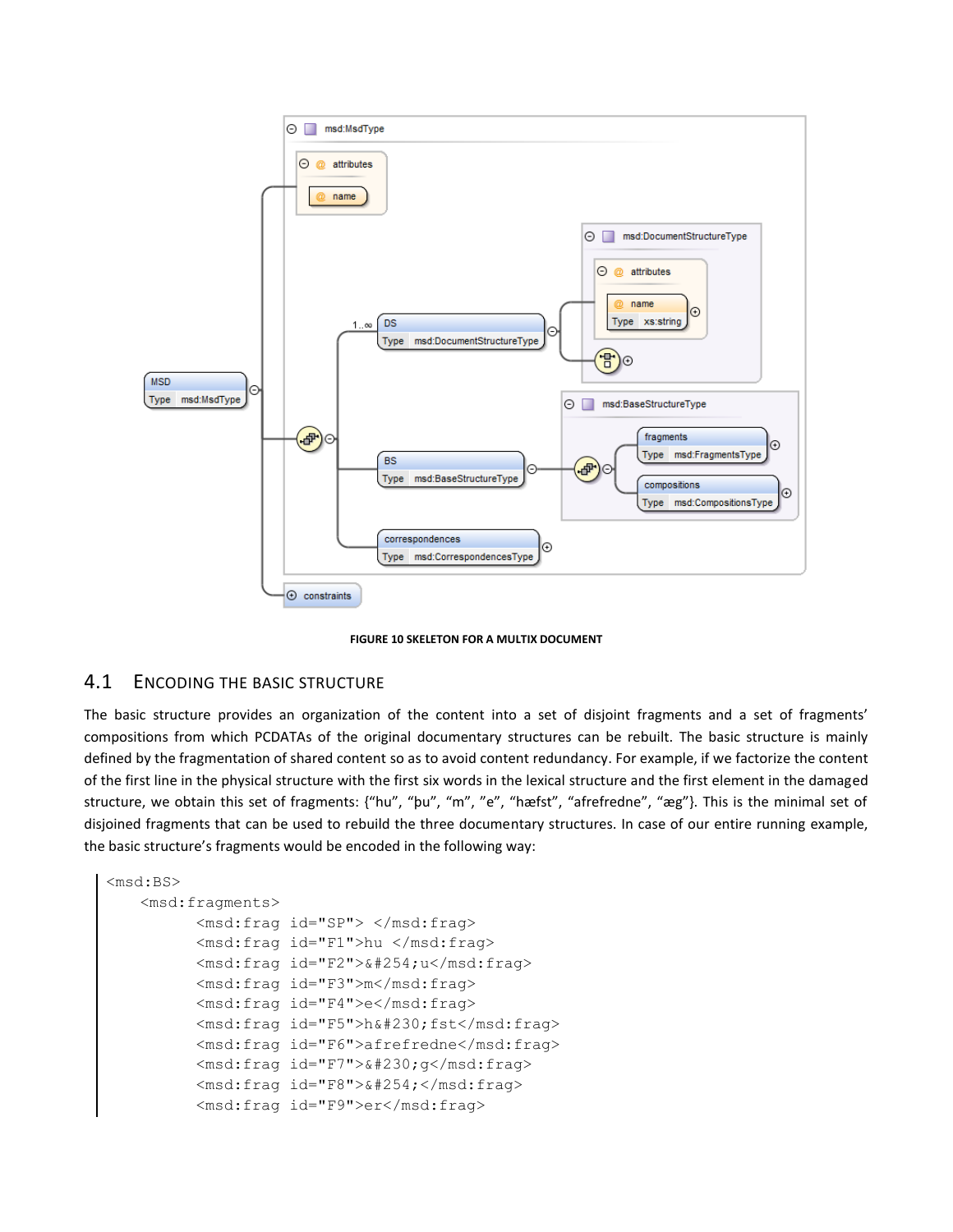

Apart from fragments, the basic structure is also made of composition nodes (see [Figure 11\)](#page-27-0) which define compositions of fragments later associated to documentary structures through correspondences.



**FIGURE 11 SKELETON FOR THE BASIC STRUCTURE**

<span id="page-27-0"></span>For example, the composition enabling the reconstitution of the content of the first line element in the physical structure will be encoded as follows: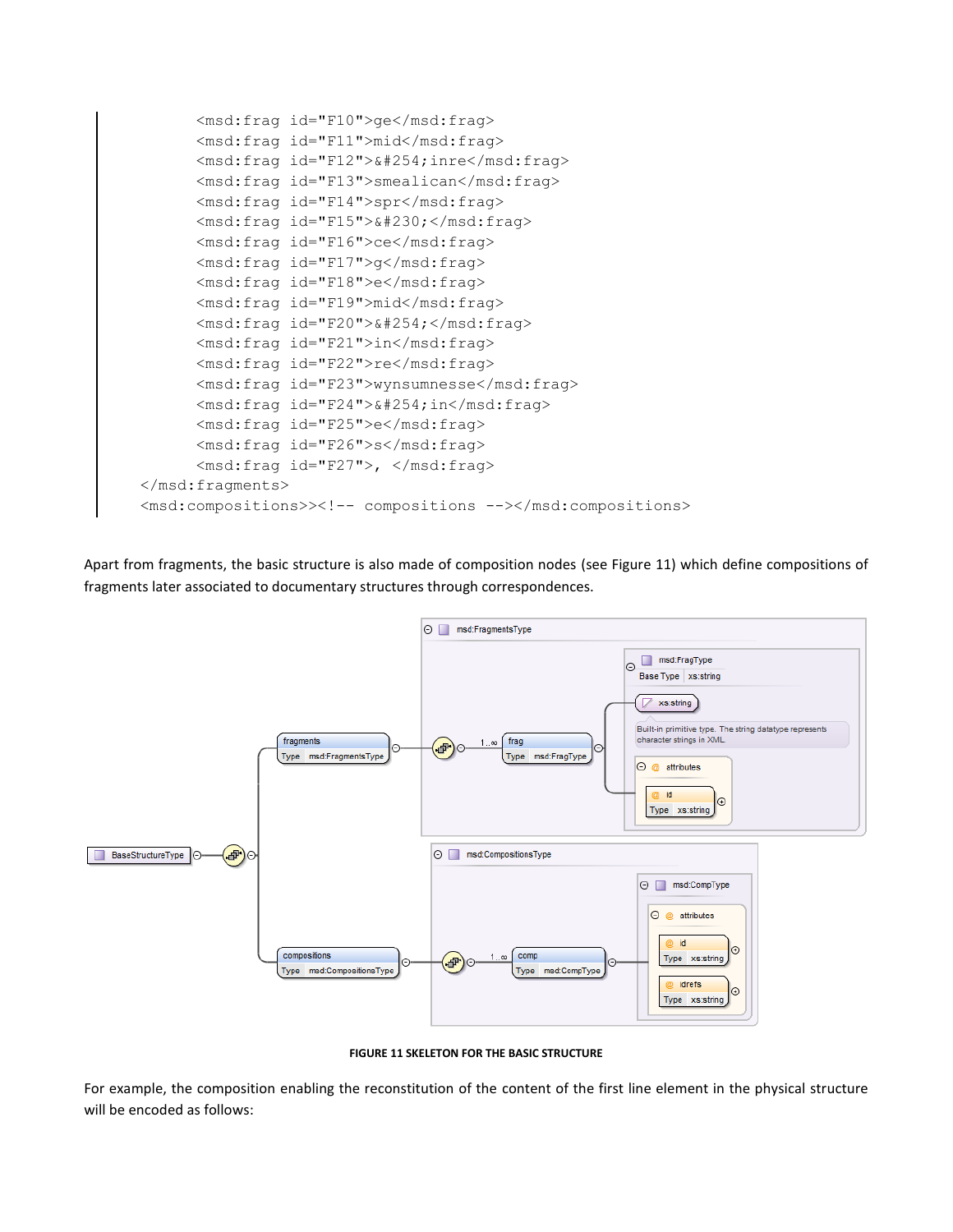<msd:comp id="CL1" idrefs="F1 SP F2 SP F3 F4 SP F5 SP F6 SP F7"/>

The 'id' attribute identifies the composition element. The 'idrefs' attribute value is a sequence of fragment identifiers. Each composition provides a string obtained by concatenating the identified content fragments. The 'SP' fragment must always be available and provides a single space character.

The 'msd:compositions' element of the basic structure must contain all the compositions necessary for rebuilding the documentary structures content.

### 4.2 ENCODING OF DOCUMENTARY STRUCTURES AND CORRESPONDENCES

A MultiX document may have several documentary structures encoded inside 'msd:DS' elements. A documentary structure in the MultiX formalism is similar to its standard XML representation except for the actual content that is replaced by  $'DS \rightarrow BS'$  correspondences pointing to composition nodes.

In general, a correspondence has a source, a target and a label. For the 'DS $\rightarrow$ BS' correspondences the target is always a composition in the basic structure. The source of this correspondence type represents the position in the documentary structure where the composed content should be placed.

Inside a MultiX document, the correspondences are defined in the 'msd:correspondences' element (see [Figure 12\)](#page-28-0). The source is located by the 'msd:anchor' element inserted at the desired position in the documentary structure.



**FIGURE 12 SKELETON FOR THE CORRESPONDENCES**

<span id="page-28-0"></span>For example, to rebuild the original PCDATA of the third line element of the physical structure, we can define two correspondences by inserting anchors in appropriate positions:

<line n="3"><msd:anchor id="A.lne.3.1"/><msd:anchor id="A.lne.3.2"/></line>

We then create the 'msd:clink' elements as follows:

```
<msd:correspondences>
    \langle!-- ... -->
```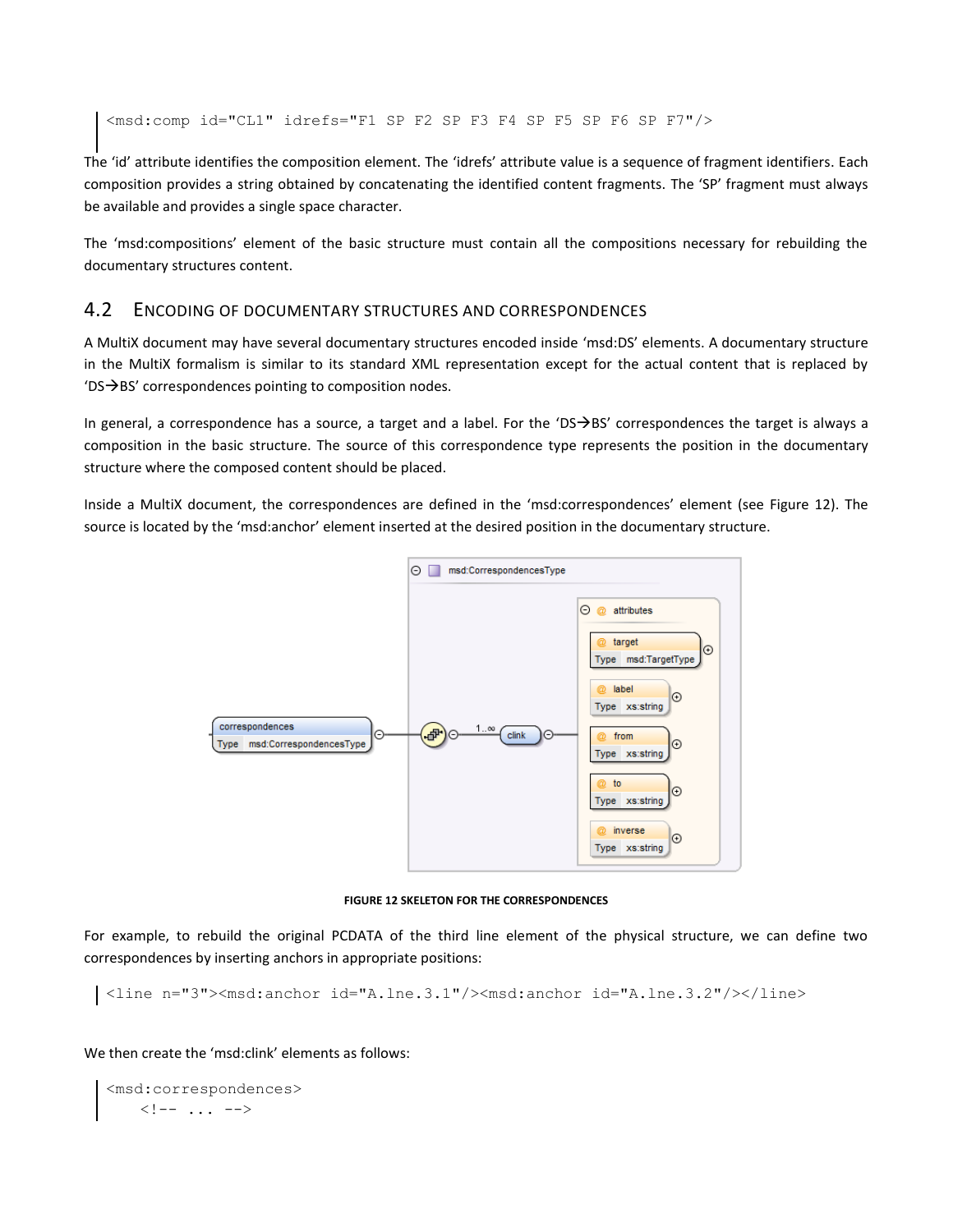```
<msd:clink target="BS" label="text content" from="A.lne.3.1" to="CL3_1"/>
    <msd:clink target="BS" label="text content" from="A.lne.3.2" to="CL3_2"/>
    \langle !-- \dots -\rangle</msd:correspondences>
```
The target attribute of the 'msd:clink' element indicates the type of the correspondence: "BS" for a DS $\rightarrow$ BS correspondence, and "DS" for a DS $\rightarrow$ DS correspondence. With this external form of correspondences the anchors can be reused. For example, an anchor that is a source of a  $DS \rightarrow BS$  correspondence can also be used as the source or the target element of relations between documentary structures. In addition, compared with XPath expressions, the use of an anchor minimizes the required correspondences' updates after the modification of the documentary structures.

## <span id="page-29-0"></span>5 QUERYING MULTIX DOCUMENTS

There are several XML query languages that may be used to query MultiX documents. However, when using these languages the MultiX documents are viewed as pure XML documents. An important effort is then necessary to create queries that take into account the semantic of the MultiX formalism. To be queried easily, the MultiX formalism needs an adapted query language. XQuery (W3C, 2010) is a powerful language and a W3C recommendation inspired by SQL. In order to adapt this language to MultiX, we have implemented a library of XQuery functions (MXQ $^{13}$ ) for exploiting MultiX documents. These functions aim at simplifying the writing of queries involving several structures. With them, we can for example check if some content is shared by two or more structures. Moreover, it becomes easy to explore relations between elements of different structures. Before demonstrating how to use our library through some examples, we shall describe a specific function called 'rebuild'.

## 5.1 DOCUMENTARY STRUCTURE RECONSTITUTION

If we apply queries on MultiX documents, items returned are incomplete or incomprehensible. Indeed, instead of textual content we get references to correspondences to the basic structure. Other elements, referring to relations between documentaries structures can also be found. Therefore it is essential to translate these references properly, and to present the results in a readable form, as if the structures were encoded separately. These transformations are performed in a transparent way thanks to the 'rebuild' function. This function has the following signature:

```
mxq:rebuild($elem-seq as element()*) as element()*
```
With this function we can rebuild a sequence of elements belonging to document structures. The goal of the recovery is to reproduce the tree structure, transforming the  $DS\rightarrow BS$  correspondences into their calculated content.

Thanks to this feature, we do not have to handle independently multiple versions of the structures. The dependent form, within a MultiX document, ensures structure scalability and consistency. But the independent form can be useful for treatments; it is in particular better suited for query operations when there is no necessity to take into account the interactions between structures. Thus, MXQ can always provide updated and coherent structures of a MultiX document in the form of classic XML documents.

<sup>13</sup> http://liris.cnrs.fr/~peportie/multix/mxq.html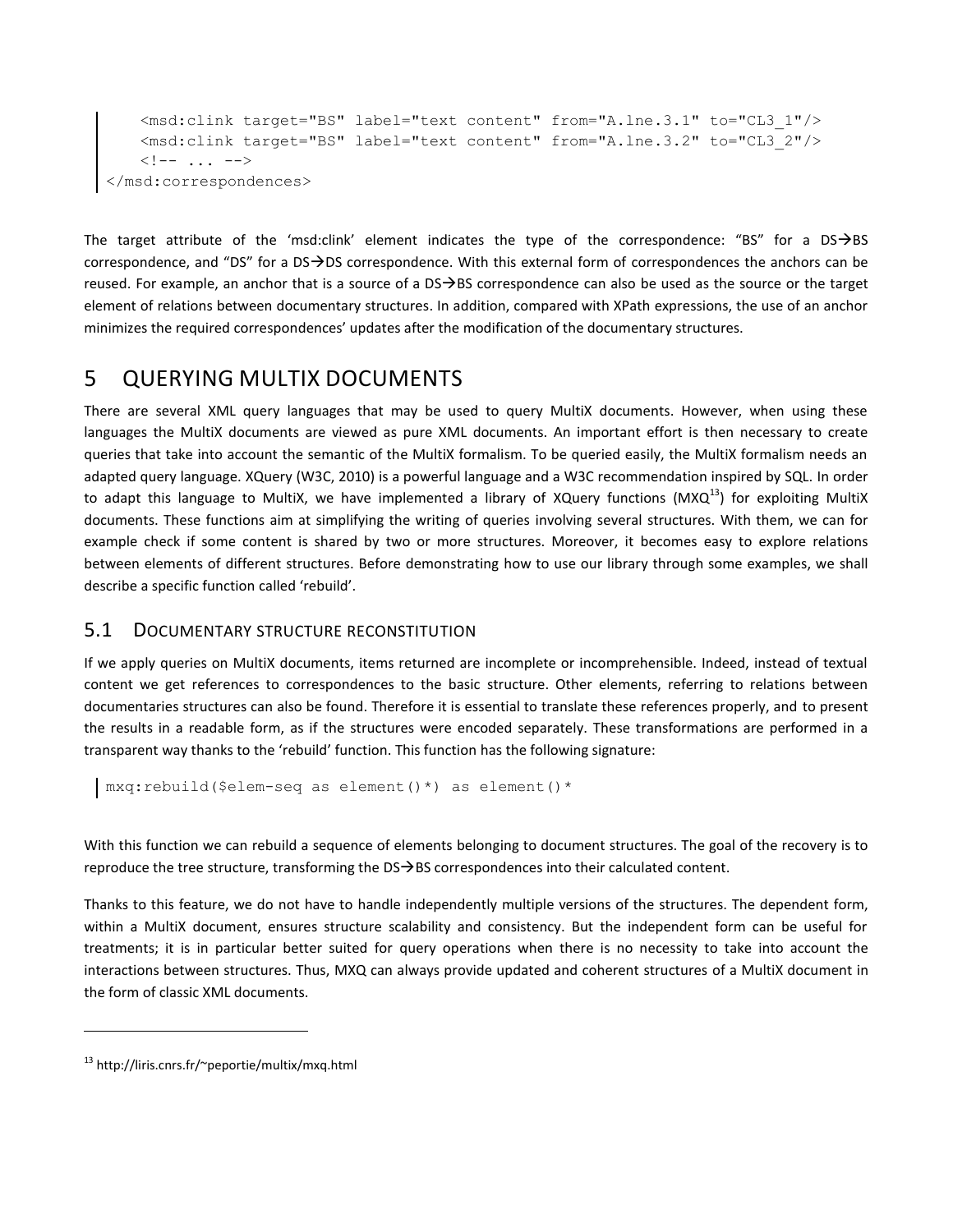## 5.2 QUERYING MULTIX DOCUMENTS WITH XQUERY

When querying MultiX documents, multiple structures can be involved through their correspondences. The DS $\rightarrow$ BS correspondences can provide information about the content shared by various structures. This information can be obtained through the fragments of the basic structure. Moreover, the exploration of relations between documentary structures can be very helpful and always depends on the semantic of the document's domain.

Apart from the "rebuild" function introduced above, the MXQ library includes the following functions:

- 1. Functions handling  $DS \rightarrow BS$  correspondences:
	- a. share-content (\$e as element ()) as xs: Boolean tests if the argument share some content with elements from other documentary structures than the one it belongs to. N.B. the special 'SP' fragment representing a single space is not considered in the process of finding shared content.
	- b. share-content-with (\$e as element(), \$str name as xs:string) as element()\* returns the elements from  $\frac{2}{5}$  transformance documentary structure pointing to a subset of the BS nodes composing the first argument.
	- c. share-fragments(\$e1 as element(), \$e2 as element()) as xs:Boolean tests if the arguments share some content.
	- d. get-shared-fragments(\$e1 as element(), \$e2 as element()) as element(msd:frag)\* returns the fragments shared by the arguments.
	- e. include-fragments-of(\$e1 as element(), \$e2 as element()) as xs:Boolean tests if the content of the second argument is included in the first; the order of the fragments is not meaningful.
	- f. same-fragments(\$e1 as element(), \$e2 as element()) as xs:Boolean tests if the two arguments are equal in content.
	- g. include-content-of(\$e1 as element(), \$e2 as element()) as xs:boolean tests if the content of the second argument is included in the first; the order of the fragments being relevant.
- 2. Functions handling relations between documentary structures:
	- a. get-corr-target-from(\$e as element(), \$label as xs:string) as element()\* returns the elements target of a DS $\rightarrow$ DS correspondence that originates in the first argument and is labeled by the second.
	- b. get-corr-target(\$label as xs:string, \$d as document-node()) as element()\* returns the targets of a DS $\rightarrow$ DS correspondence that originates in any of the elements of the second argument and is labeled by the first.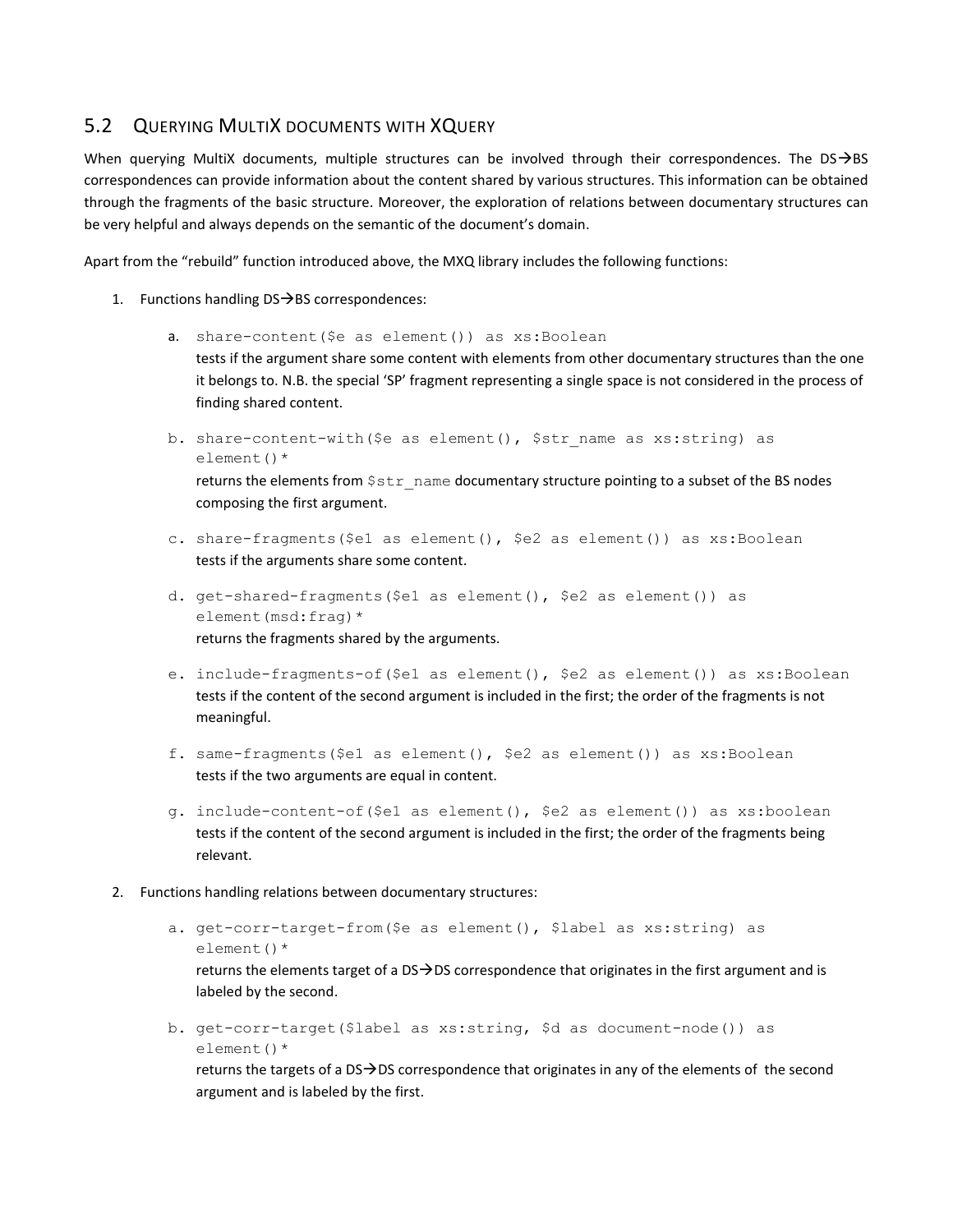- c. get-corr-source (\$label as xs : string) as element ()  $*$ returns the elements source of a  $DS\rightarrow DS$  correspondence labeled by the argument.
- d. exists-corr-between(\$e1 as element(),\$e2 as element()) as xs:Boolean tests if there is a  $DS\rightarrow DS$  correspondence from the first argument to the second.
- e. is-correspondence(\$e1 as element(), \$e2 as element(), \$label as xs:string) as xs:Boolean tests if there is a correspondence named by the last argument and linking the first to the second.

We now illustrate the use of these functions on our manuscript example.

**Q1**: Find all damaged words that only contain damaged characters.

```
xquery version "1.0";
import module namespace mxq = "multixlib" at "multixlibrary.xquery";
declare namespace msd = "http://www.msdm.org/2006/MULTIX";
declare namespace str2 = "http://exemple.org/words";
declare namespace str3 = "http://exemple.org/damaged";
<TEST xmlns:msd="http://www.msdm.org/2006/MULTIX">
{
let $doc := doc("manuscript.xml")
for \sin \frac{\theta}{\cos \theta} in \frac{\cos \theta}{\cos \theta} = "words"]//str2:w,
     $d in $doc//msd:DS[@name = "damaged"]//str3:dmg
where mxq:same-fragments($w, $d)
return
      mxq:rebuild($w)
}
</TEST>
```
Result:

```
<?xml version="1.0" encoding="UTF-8"?>
<TEST xmlns:msd="http://www.msdm.org/2006/MULTIX">
    <w>mid</w>
</TEST>
```
**Q2**: Find all the words that overlap two physical lines.

```
xquery version "1.0";
import module namespace mxq = "multixlib" at "multixlibrary.xquery";
declare namespace msd = "http://www.msdm.org/2006/MULTIX";
declare namespace str1 = "http://example.org/lines";declare namespace str2 = "http://exemple.org/words";
<TEST xmlns:msd="http://www.msdm.org/2006/MULTIX">
{
```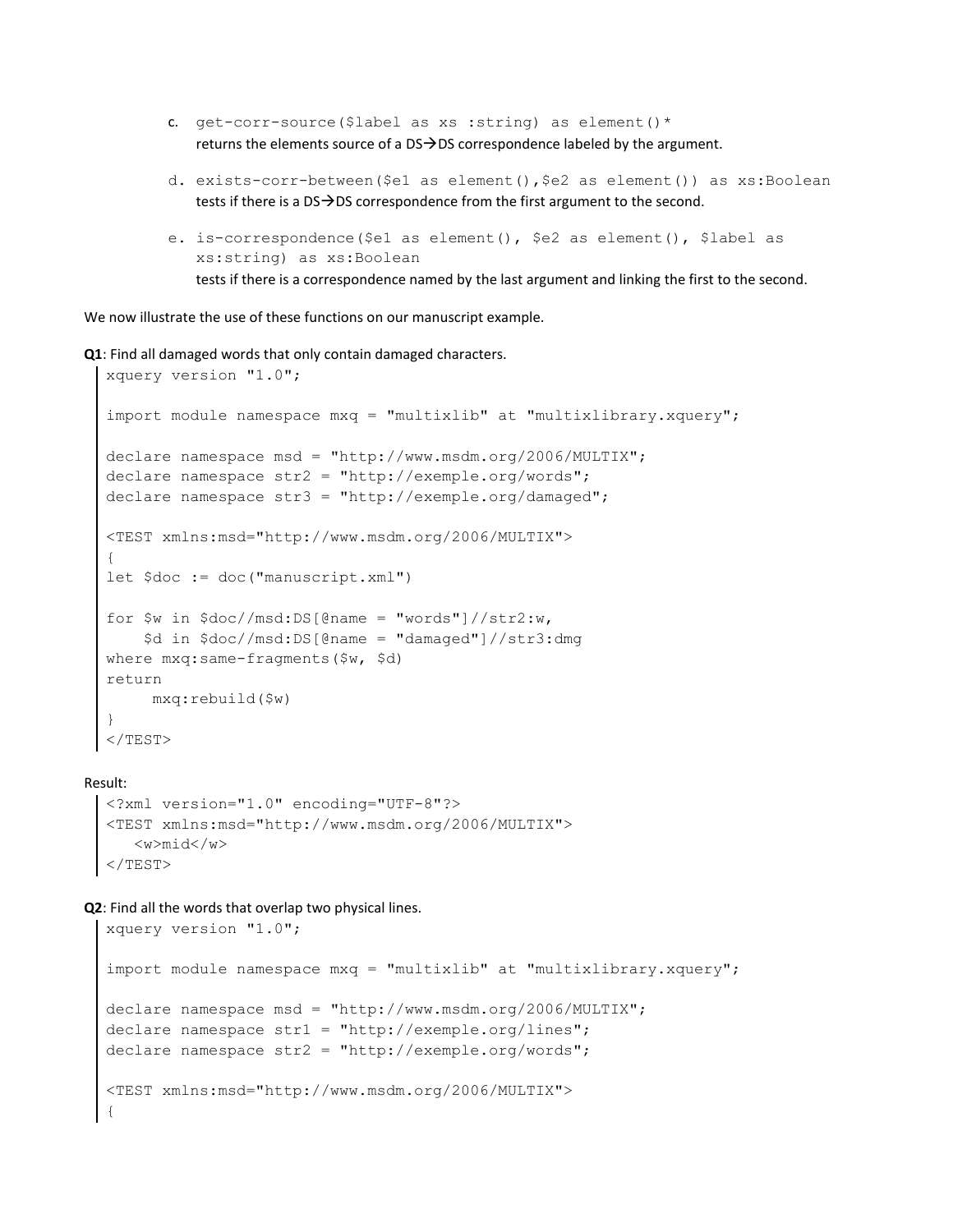```
let $doc := doc("manuscript.xml")
for $1 in $doc//msd:DS[@name = "lines"]//str1:line, $w in $doc//msd:DS[@name = "words"]//str2:w
where mxq:share-fragments($l, $w) and not(mxq:include-content-of($l, $w))
return
       mxq:rebuild($w)
}
\langle/TEST\rangle
```
We use the fact that a word that splits on two lines only shares parts of its fragments with each line.

Result:

```
<?xml version="1.0" encoding="UTF-8"?>
<TEST xmlns:msd="http://www.msdm.org/2006/MULTIX">
   <w>ægþer</w>
    <w>spræce</w>
</TEST>
```
**Q3**: Find all words with restored characters. Indicate for each of them the restored characters and the region of the manuscript image where those characters can be seen.

```
xquery version "1.0";
import module namespace mxq = "multixlib" at "multixlibrary.xquery";
declare namespace msd = "http://www.msdm.org/2006/MULTIX";
declare namespace str1 = "http://exemple.org/lines";
declare namespace str2 = "http://exemple.org/words";
declare namespace str3 = "http://exemple.org/damaged";
declare namespace str4 = "http://exemple.org/text-regions";
<TEST xmlns:msd="http://www.msdm.org/2006/MULTIX">
{
let $doc := doc("manuscript.xml")
for \sin \frac{\theta}{\cos \theta} in \frac{\theta}{\cos \theta}: DS[\thetaname = "words"]//str2:w,
     $r in $doc//msd:DS[@name = "damaged"]//str3:res
where mxq:share-fragments($r, $w)
return
       <words-with-rest-char>
               {mxq:rebuild($w),
               <rest-char>{mxq:get-shared-fragments($r, $w)/text()}</rest-char>,
               for $l in $doc//msd:DS[@name = "lines"]//str1:line
               where mxq:share-fragments($r, $l)
               return mxq:get-corr-target-from($l, "localisation")
 }
       </words-with-rest-char>
}
\langle/TEST>
```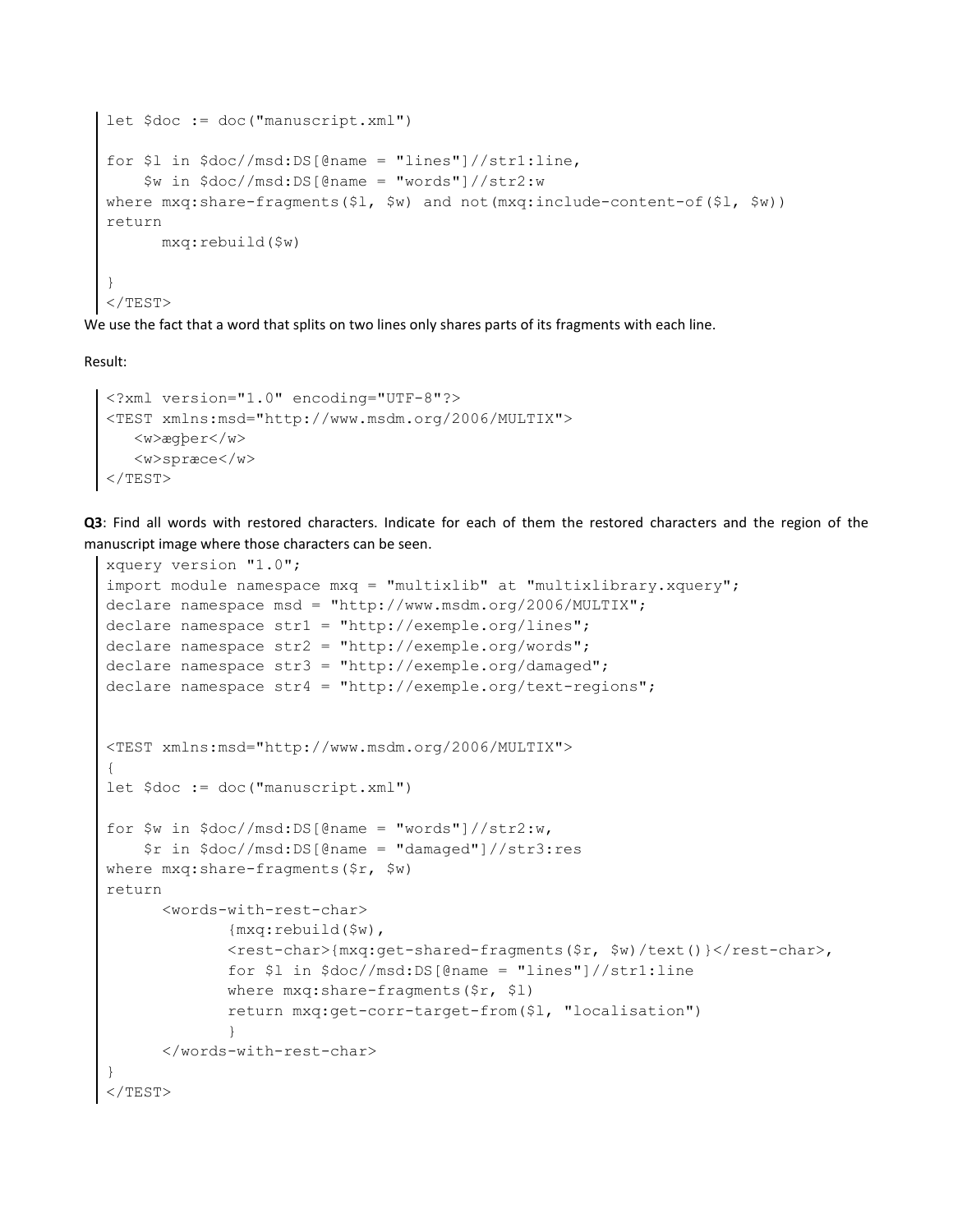```
Result: 
  <?xml version="1.0" encoding="UTF-8"?>
  <TEST xmlns:msd="http://www.msdm.org/2006/MULTIX">
      <words-with-rest-char>
         <w>þu</w>
        <rest-char>bu</rest-char>
         <region xmlns="http://exemple.org/text-regions"
                  xmlns:xsi="http://www.w3.org/2001/XMLSchema-instance"
                  num="reg.1"
                  description="ligne 1">
           <zone xtop="43" ytop="50" xdown="460" ydown="94"/>
           <msd:anchor id="A.reg.1"/>
         </region>
      </words-with-rest-char>
      <words-with-rest-char>
         <w>me</w>
        <rest-char>m</rest-char>
         <region xmlns="http://exemple.org/text-regions"
                  xmlns:xsi="http://www.w3.org/2001/XMLSchema-instance"
                  num="reg.1"
                  description="ligne 1">
           <zone xtop="43" ytop="50" xdown="460" ydown="94"/>
           <msd:anchor id="A.reg.1"/>
         </region>
      </words-with-rest-char>
      <words-with-rest-char>
         <w>þines</w>
        <rest-char>s</rest-char>
         <region xmlns="http://exemple.org/text-regions"
                  xmlns:xsi="http://www.w3.org/2001/XMLSchema-instance"
                  num="reg.3"
                  description="ligne 3">
           <zone xtop="43" ytop="166" xdown="536" ydown="210"/>
           <msd:anchor id="A.reg.3"/>
         </region>
      </words-with-rest-char>
  </TEST>
```
We have shown some applications of the MXQ library. Its main purpose was to demonstrate the exploitability of multistructured documents. Work has been done in (Alink, Bhoedjang, Vries, & Boncz, 2006) to determine the best ways of extending XQuery in the context of multi-structured documents represented by stand-off markup; it could certainly be used to efficiently implement the MXQ functions.

## 6 CONCLUSIONS

In this paper, we have defined a formal model for multi-structured documents: MSDM. The logical model of MSDM is a graph. A basic structure organizes the content in disjoint elementary fragments. Documentary structures point to the basic structure by way of composition nodes. Correspondences can be modeled between a documentary structure and the basic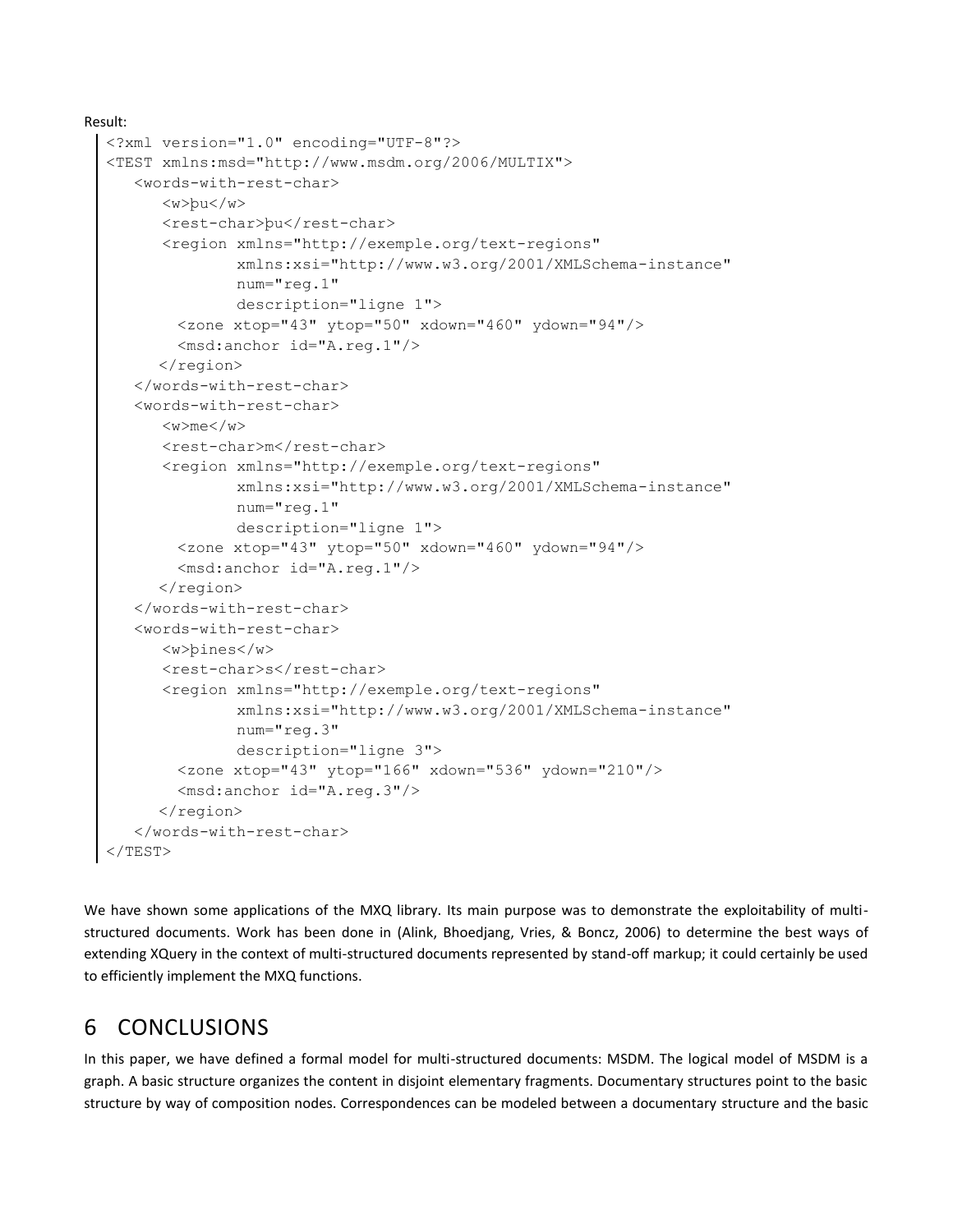structure, as well as between distinct documentary structures. The model takes into account inter-dependencies of structures with shared content.

XML is a widely used language and the basis of several other formalisms. That's why we proposed MultiX, an XML instance of the MSDM model. It can therefore benefit from several existing XML tools and formalisms. Thus, for example, we can use the XSLT language to extract and format the documentary structures of a MultiX document. Moreover, we have developed a library of XQuery functions to easily explore multi-structured documents through elaborate queries. With these tools, we could now consider "Multi-Structured Information Retrieval". This concept could be attached to the Web of Data in order to provide many points of view on the same raw content.

The creation of a multi-structured document from structures that share content is generally not an easy task for a human operator. The complete or partial automation of this task is sometimes necessary. We have already implemented the MXP parser (Multi-XML parser) (Chatti N. , 2006) in order to create an internal representation of a multi-structured document from XML structures encoded separately.

Finally, we have introduced the non-trivial problem of multi-structured documents construction. Although the XML enforcement of tree structures was considered for a long time the heart of the multi-structured document problem, we used it in the context of a new solution where the emergence of overlapping hierarchies triggers the creation of a new structure that has to be validated by a community of users. Thanks to the MSDM model, we have been able to address this new problem.

## 7 REFERENCES

- Abascal, R., Beigbeder, M., Benel, A., Calabretto, S., Chabbat, B., Champin, P.-A., et al. (2003). Modéliser la structuration multiple des documents. *H2PTM* (pp. 253-258). Paris: Hermès.
- Alink, W., Bhoedjang, R., Vries, A., & Boncz, P. (2006). Efficient XQuery Support for Stand-Off Annotation. *Proceedings of the 3rd International Workshop on XQuery Implementation, Experience and Perspectives, in cooperation with ACM SIGMOD.* Chicago, USA: ACM.
- Bański, P. (2010). Why TEI stand-off annotation doesn't quite work. Balisage: The Markup Conference 2010. Montréal (Canada): http://www.balisage.net/Proceedings/vol5/html/Banski01/BalisageVol5-Banski01.html.
- Bird, S., Buneman, P., & Tan, W.-c. (2000). Towards a Query Language for Annotation Graphs. *Proceedings of the Second International Conference on Language Resources and Evaluation*, (pp. 807–814). Athens (Greece).
- Bird, S., Liberman, M., & Walker, M. (1999). Annotation Graphs as a Framework for Multidimensional Linguistic Data Analysis. *Towards Standards and Tools for Discourse Tagging: Proceedings of the Workshop* (pp. 1–10). Somerset, New Jersey: Association for Computational Linguistics.
- Bruno, E., & Murisasco, E. (2006). Describing and querying hierarchical XML structures defined over the same textual data. *Proceedings of the 2006 ACM symposium on Document engineering* (pp. 147–154). New York, NY, USA: ACM.
- Calabretto, S., Bruno, E., & Murisaco, E. (2007). *Documents and multiple hierarchies: Towards Multi Structured XML Documents.* Internal Research Report.
- Chatti, N. (2006). Documents multi-structurés : de la modélisation à l'exploitation. *Thèse de Doctorat en Informatique*. Lyon: INSA de Lyon.